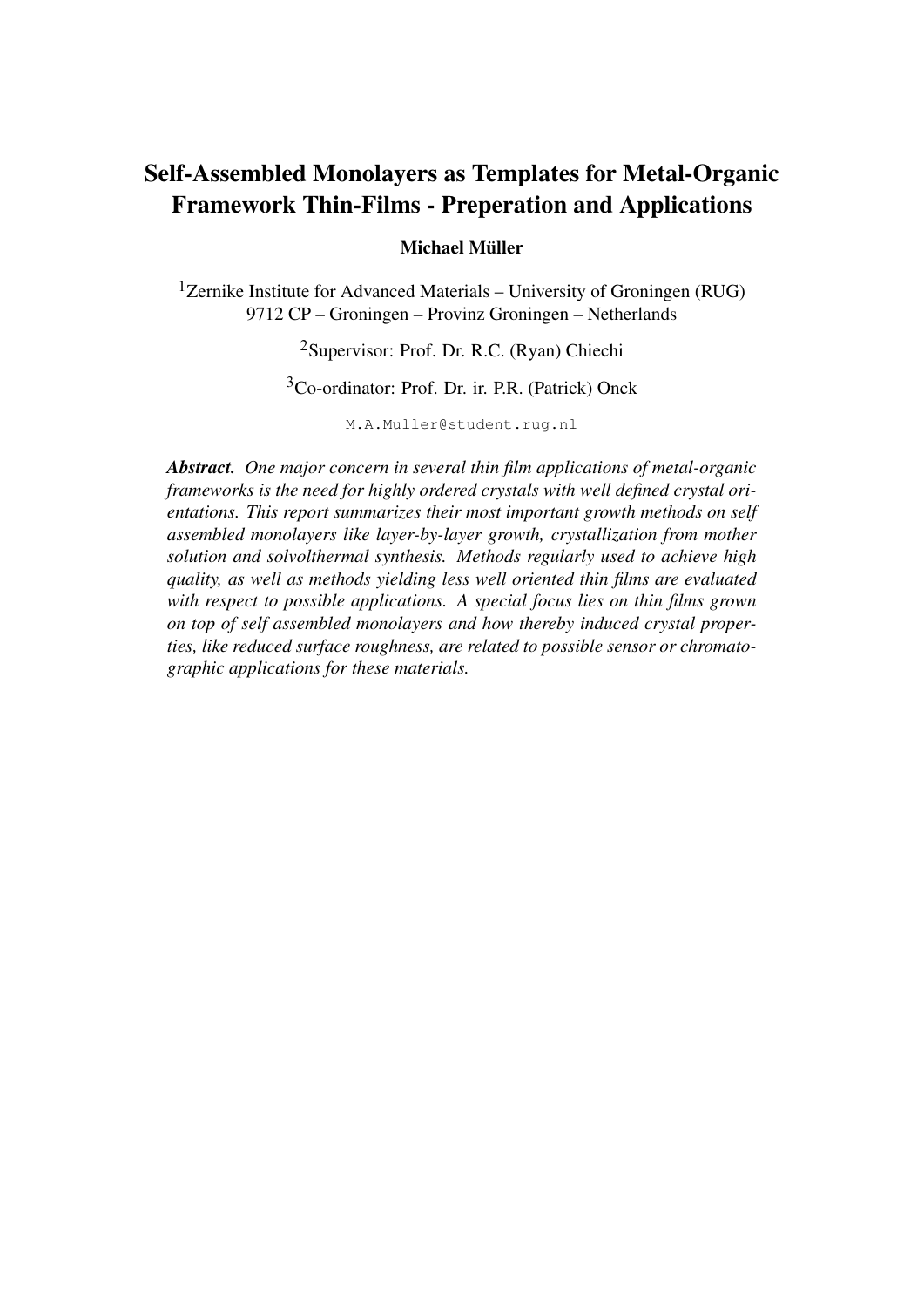## **Contents**

| $\mathbf{1}$            |                                                                                                                                    | <b>Introduction</b>                                               | $\overline{2}$ |
|-------------------------|------------------------------------------------------------------------------------------------------------------------------------|-------------------------------------------------------------------|----------------|
|                         | 1.1                                                                                                                                | Concepts of Metal-Organic Framework Thin Films                    | 3              |
|                         | 1.2                                                                                                                                | Introduction to Self-Assembling Monolayers                        | $\overline{4}$ |
|                         | 1.3                                                                                                                                | Metal-Organic Framework Thin Film Growth on Self-Assembling Mono- | $\tau$         |
| $\boldsymbol{2}$        | <b>Metal-Organic Framework Thin Film Preparation</b>                                                                               |                                                                   |                |
|                         | 2.1                                                                                                                                |                                                                   | 9              |
|                         | 2.2                                                                                                                                | Crystallization from Aged Mother Solution                         | 10             |
|                         | 2.3                                                                                                                                | Solvent Evaporation Induced Crystallization                       | 11             |
|                         | 2.4                                                                                                                                |                                                                   | 12             |
|                         | 2.5                                                                                                                                |                                                                   | 13             |
| 3                       | <b>Properties and Applications of SAM Grown MOF Thin Films</b><br><b>Advances on SAM Grown MOF Thin Films</b><br><b>Conclusion</b> |                                                                   |                |
| $\overline{\mathbf{4}}$ |                                                                                                                                    |                                                                   |                |
| 5                       |                                                                                                                                    |                                                                   |                |
|                         | 6 Acknowledgements                                                                                                                 |                                                                   |                |

#### 1. Introduction

With the growth of the field of metal-organic frameworks (MOFs), comprising metal centres connected by organic linkers according to coordination chemistry and thereby forming a crystal, in recent years, research has gone into several directions like molecular recognition, catalysis or gas storage<sup>1–5</sup> as well as their electrical and optical properties.<sup>6,7</sup> Furthermore, MOF thin films, pioneered by Fischer, Shekkah and Zhuang, have become increasingly more popular. In addition to the same applications $8-10$  possible for bulk MOF, their interface with other materials, often oxides or metals, promise use in further fields.<sup>11, 12</sup> Due to the variety of building units that can be used to form MOFs, an enormous amount of structures, and thereby properties and applications, can in principle be obtained by this porous designer material. MOFs exhibit an enormous internal surface area<sup>13</sup> and porosity making them interesting for several applications such as gas seperation,<sup>14</sup> and sensors.<sup>12</sup> Their metal centres are inductive for catalytic and magnetic properties, while the organic linkers are interesting because of arising optical applications (luminescence, chirality). "SURMOFs", surface mounted metal-organic frameworks, are micrometer thick films on solid state support, that promise further applications as sensors, membranes for gas seperation or even in electronic devices, where one major problem so far is to mount MOFs on different substrates.<sup>7</sup> While originally not deemed an interesting field, an increase in research on photovoltaic and other electronic devices<sup>15–17</sup> over the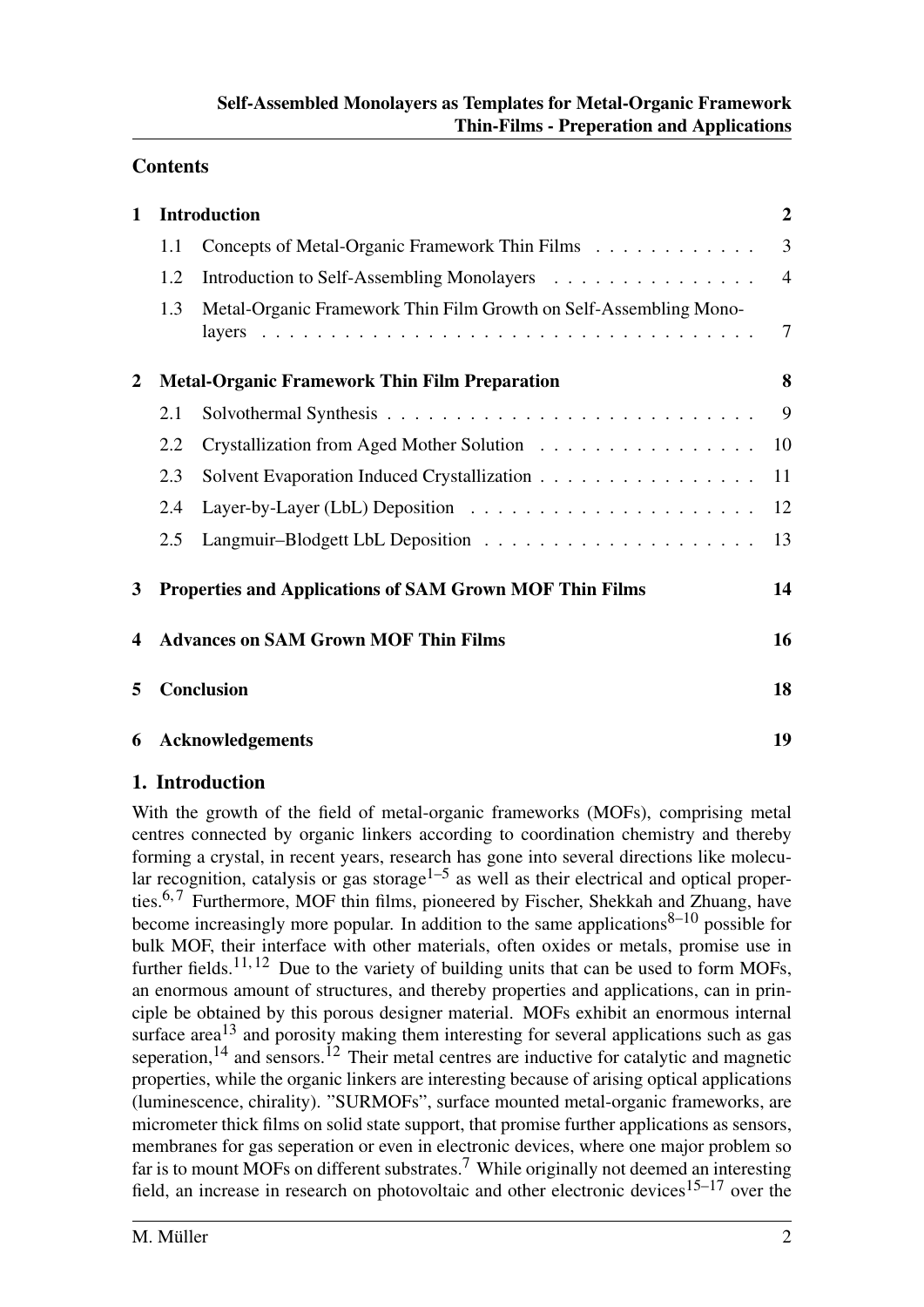last years has been observed. Each developing field has yet to overcome their own obstacles. For example in the application as separation membrane, one of the requirements for a MOF thin film is the formation of an uniform, ordered crystal with correct orientation of exhibited pores with respect to the film surface. A problem that is often symptomatic for MOF thin film technology. Only if the MOF fulfills this criterion, can gas of the correct size efficiently pass through the material.<sup>18</sup> Fischer divides growth of MOF thin films into three categories: direct growth on (modified) substrate, step-by-step growth on a (modified substrate) and assembly of previously grown nanocrystals on a substrate.<sup>19</sup> Of those, one approach to obtain appropriate thin films is by growth of MOF thin-films on self-assembled monolayers (SAMs) which promotes high crystallinity and ordering  $20,21$ of the grown MOF thin film and, if the correct growth method is chosen, results in almost completely defect free crystals.<sup>22, 23</sup> Another interesting property is, that depending on the tail functional group in the SAM and other factors, different well-defined crystal orientations are accessible even using the same  $MOF<sup>21</sup>$ . Thus, the orientation of pores can be controlled. However, the usual solvothermal synthesis method cannot be easily transferred from bulk to thin film synthesis due to the instability of most SAMs, like those consisting of alkanethioles at high temperature.<sup>24</sup> Instead, several other techniques have been developed which have been reviewed by several authors.  $25-27$ 

This paper reviews different preparation methods of MOF thin-films and their effect on applications, i.e. where advantages and disadvantages of different methods lie. A focus lies on the SAM-MOF interface properties and characteristics, as well as, how they differ from directly grown MOF thin films. Therefore, introductions into the concepts of MOF thin films and SAMs are given below. Afterwards, several of the most important methods and how they grow MOFs are given and compared to each other. To conclude, SAM-MOF thin films are, based on their properties resulting from growth, put into context with bulk MOFs, as well as thin films that do not use SAMs as a template. A prediction of how the field might develop, as well as where several major obstacles have to be overcome, concludes this review.

#### 1.1. Concepts of Metal-Organic Framework Thin Films

Several definitions regarding the nature of MOFs are described in literature. Each may include more or less subtle differences, demonstrating that the borders of the term "metalorganic framework" have yet to be conclusively defined. This is especially true with respect to the term "coordination polymers" and how they differ. The core of every definition, however, is the same. MOFs are crystals, where metal centres are linked via coordination bonds to organic linker molecules which bind two or more metal centre together. Often MOFs are included as a subgroup of coordination polymers, but sometimes they are differentiated. A major differences is, that the term "polymer" generally connotes that polymers or oligomers, of which the exact structure is unknown, are present. This is not the case in MOFs since they build, aside from defects that are inherent to crystal structures, a crystalline solid with long range order, that is not present for polymers.<sup>26</sup>

Figure 1. shows several secondary building units (SBUs). These are metal centres consisting of more than a single central metal atom and find wide use in MOFs since they increase the stability of the produced material.<sup>29</sup>  $M_2(CO_2)_4$  for example is used in the MOFs called IRMOF 2 to 16, where the only difference between each MOF is the variation of organic linkers.<sup>5</sup> How organic linkers and SBUs lead to a MOF is shown in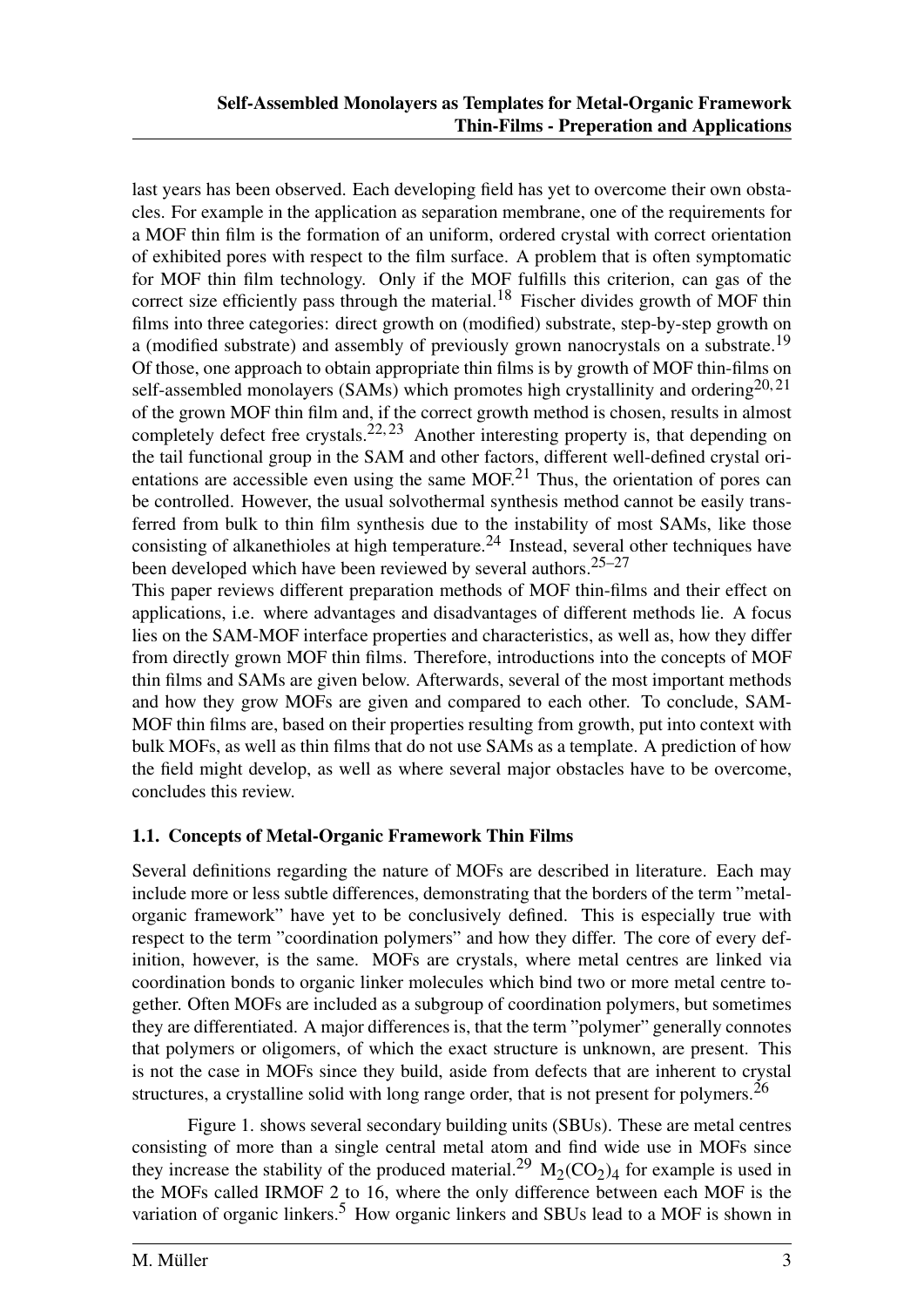

Figure 1. Left: MOF grown either as thin film or in solution. A simplification of the results of several growth methods is shown. Generally, in-solution growth promotes interlattice growth, while thin film growth on substrate yields a well-ordered and controlled system.<sup>27</sup> Right: Different possible SBUs often used in MOFs functioning as coordination sites for organic linker molecules.<sup>28</sup>

the same figure. Since organic linker libraries are even more extensive then for those of SBUs, no structures are shown.

In recent years, not only bulk MOFs have been intensively studied, but also a big interest in thin-film MOFs or "SURMOFs" has arisen, both as a model system for general MOF properties, as well as their own possible applications in gas seperation and as sensors. In those, thin-films of MOFs are generally grown on a solid state surface with a thickness up to several micrometer (see section 2 for various growth methods). When compared to the bulk MOF, no interwoven substrates can grow inside the lattice due to the lack of docking points on the substrate, that are needed as nucleation sites.<sup>27</sup> Nucleated primers are washed away during preparation of thin films, but not bulk. Thereby, intergrowth of crystals is, usually, prevented. Of main importance is the linkage of the thin-film to the surface. Depending on the substrate, this happens in several possible ways, often involving coordination bonds, if SAM functionalized surfaces are used. Otherwise non-covalent bonding is the reason for surface attachment.<sup>20</sup> The substrate not only provides support for thin films, it sometimes also influences the obtained MOF.<sup>30</sup> Due to breaking the symmetry at the boundary, a conformation different from the bulk can be induced, as was reported by Scherb et. al for Fe-MIL-53 which formed Fe-MIL-88B instead on a functionalized gold interface. This is an interesting phenomenon which may be utilised to obtain MOFs, that are otherwise inaccessible in bulk conformation like the case described. Until now, the only way to obtain SURMOFs, is to grow the material directly on the substrate, either step-by-step or via assembly of nanocrystals. A linkage of a MOF thin film after synthesis has not yet been reported. The main problem is surface roughness which prevents a tight binding of the substrate with the MOF, since instead of numerous connecting bridges, much less bonding interactions per area are possible.

#### 1.2. Introduction to Self-Assembling Monolayers

Self-assembled monolayers (SAMs) are an reversible assembly of molecules formed on an interface under thermodynamically controlled conditions. They are formed by the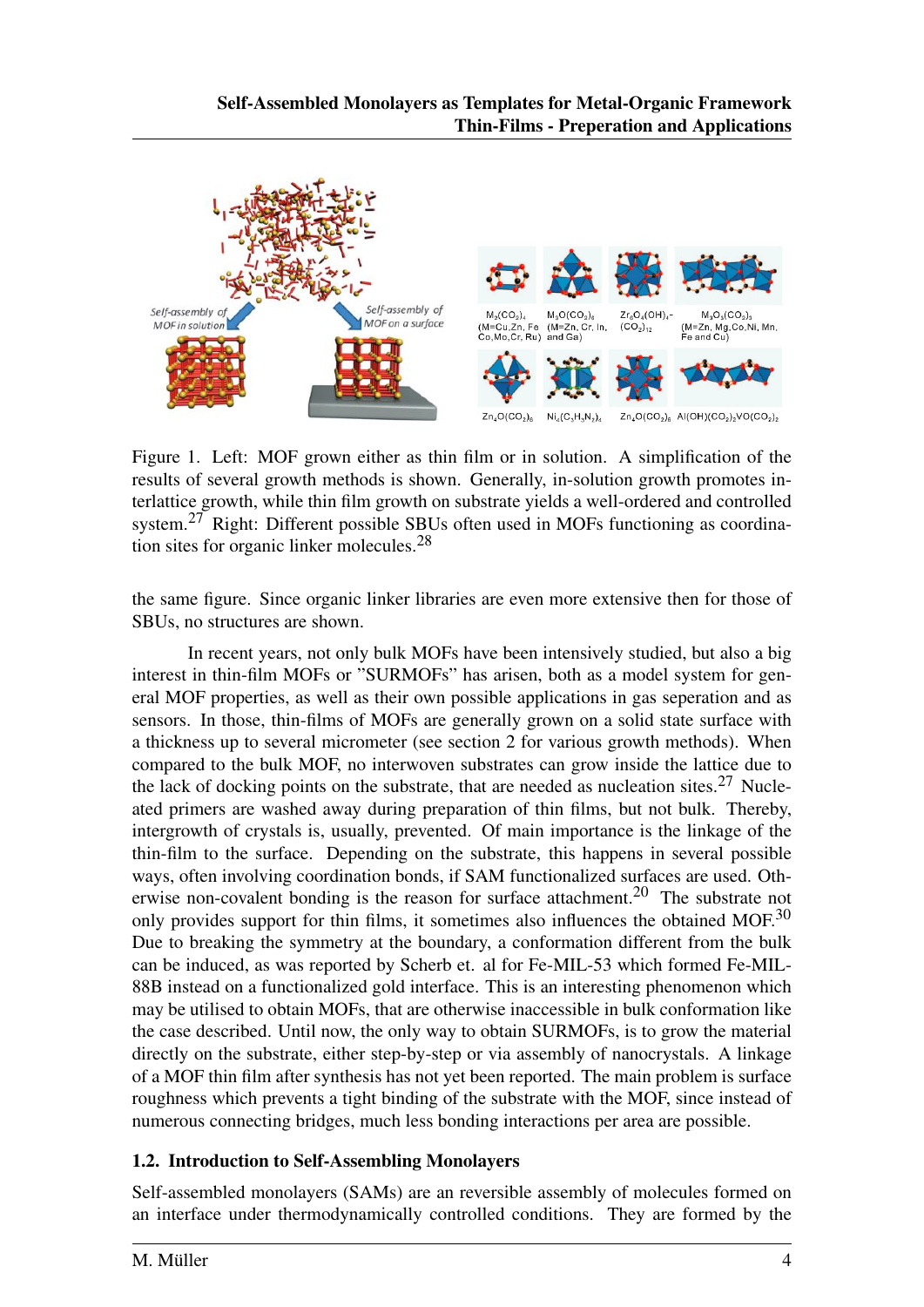

Figure 2. Top left: An absorbed thiollattice on Au without bulky head groups forming a well-ordered 2D structure.<sup>31</sup> Top right: A typical thiol-covered interface showing common impurities and defects like grain/domain boundaries, vacancies, foreign bodies and disordered regions which interrupt the lattice.<sup>32</sup> Below: Showing a micro contact printing scheme. A stamp, often comprising PMMA, is coated with ink consisting of thiols or other functional molecules depending on the substrate. The coated stamp is pressed on the surface, where the connecting areas leave the molecules after stamp removal in a well-ordered fashion.<sup>31</sup>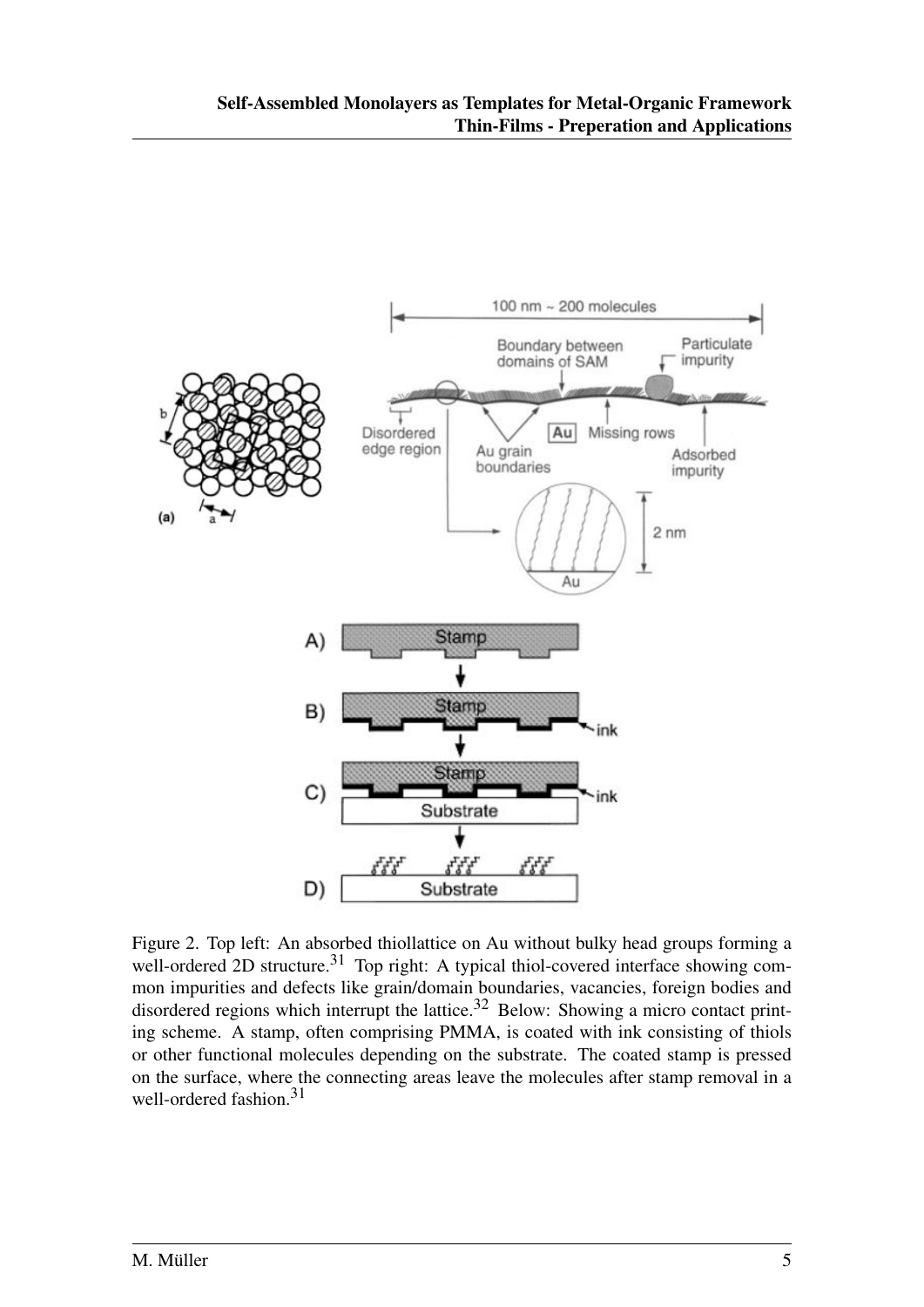molecules' interactions of so called head groups with the interface that are competing with several other interactions, like intermolecular interactions or interactions of tail-/face group with the interface. These different kind of interactions lead to molecule specific alignment on the interface. Are head group-surface interactions to weak, assembly does not occur. Are intermolecular interactions to weak, only individual molecules assemble at the interface, but no dense monolayer is formed due to lack of intermolecular attraction. If on the other hand, these interactions are to strong, the molecules will not assemble on the surface.<sup>33</sup>

There are several kinds of SAMs that are documented (e.g. porpheryines on HOPG, BTB-1) but left out here, since they are only of minor importance to the field.<sup>34</sup> The type of SAM that is used, heavily depends on the substrate choice and only few enable SAM growth on their surface. Common substrates in this field are  $Al_2O_3$ , Au,  $SiO<sub>2</sub>$ , Cu, quartz and TiO<sub>2</sub>.<sup>26</sup> Alkanethioles on gold and alkylsiloxanes on siliconoxide are most intensively studied (see fig. 2 for structure and common defects), even if later are strictly speaking not self-assembled monolayers, since interactions formed by these building units are not under thermodynamic control and non-reversible. Still, they are often studied systems and are in literature treated as SAMs and for this reason included here. In these two types of monolayers, the head group is adsorbed on the solid state surface via chemisorption and the tail groups lead to alignment of the individual molecules via van der Waals interactions.  $24, 33, 35$  The tail group can be functionalized with e.g. –OH, –COOH or  $-NH<sub>2</sub>$  groups to modify SAM surface properties like hydrophobicity and thereby wettability.<sup>36</sup> In this paper, growth conditions and methods of SAM formation will not be a focus. Good literature can be found elsewhere.<sup>31, 37</sup> Not only can a wide variety of SAMS with functional groups be grown, after assembly it is even possible to modify the tail groups chemically. It has to be considered however, that the high density of molecules may influence the mechanism of a reaction. A nuclear substitution where the head group is attacked from the back, is for example sterically hindered, by the molecules' neighbours. Nevertheless, several reactions are known to circumvent these problems and many functional groups are achievable.<sup>38</sup> Reversible interactions lead to a high surface quality, but bring several problems with them as well. Generally depending on the type of monolayer building monomers, temperatures over  $90^{\circ}$ C lead to dissociation of the adhered monolayer by removing the thiol with an attached gold atom from the surface.<sup>24</sup> The same occurs after some time, if the SAM is removed from equilibrium, by, for example, removing the sample from the thiol-containing solution. In cases where such environments are necessary, usually alkylsiloxanes are used due to strong binding interactions in the silicon oxide substrate. Recently, also selenolates have been investigated due to their improved crystallinity when compared alkanethioles.<sup>39, 40</sup> They do, however, suffer from the same limitations as thioles, since the instability stems from the substrate's properties.

An advantage of SAMs formed by thioles is their easy processability(see fig.2). A wide range of different patterning techniques like microcontact printing are known and can be used to cover only certain surface areas or even substitute thioles in one region with another thiole-type.<sup>32, 41</sup> Several possible applications arise therefrom in e.g. electronic devices.7, 20, 42 Due to their strong bonding, alkylsiloxanes cannot be processed as easily.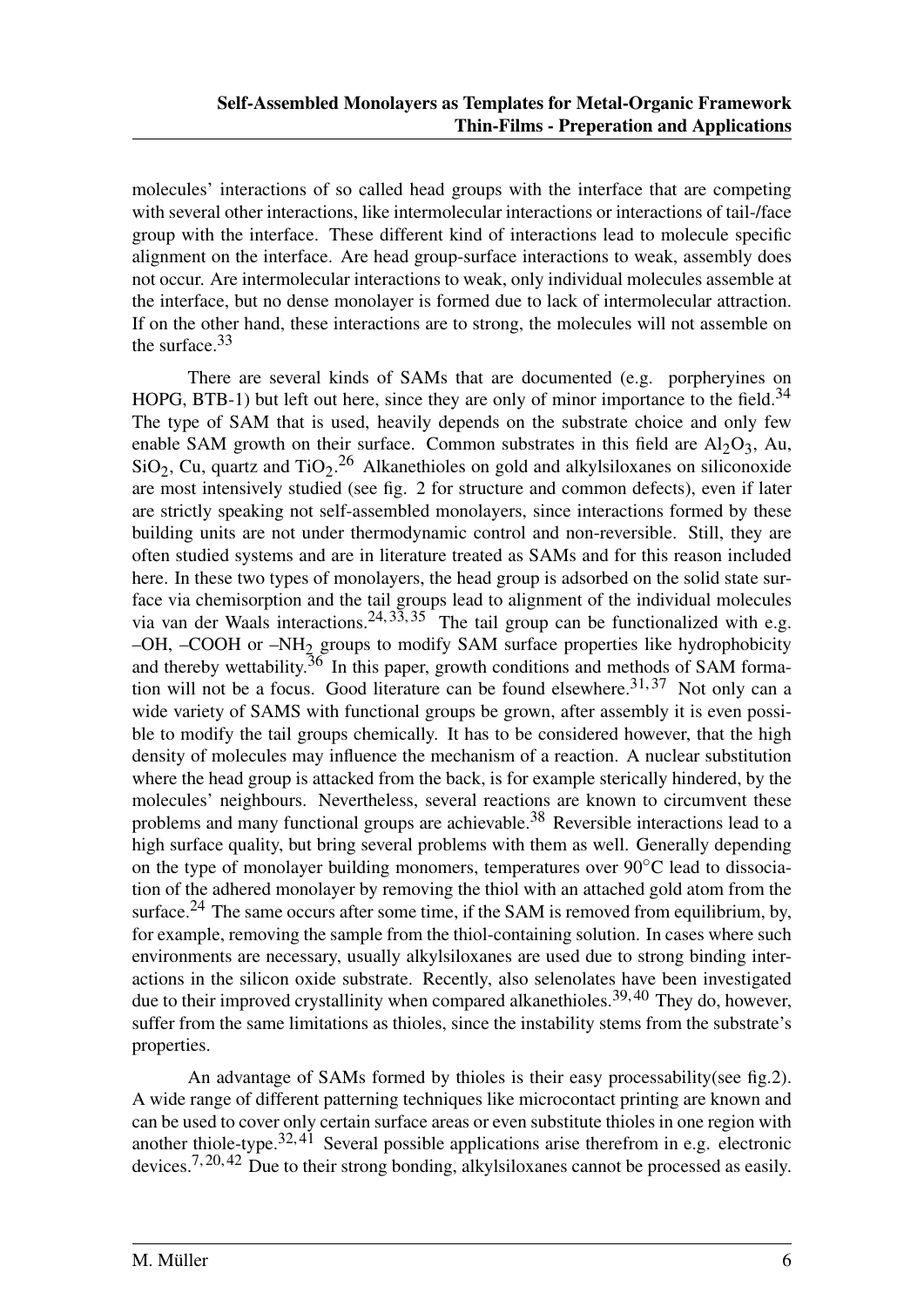

#### 1.3. Metal-Organic Framework Thin Film Growth on Self-Assembling Monolayers

Figure 3. An example of a common configuration used to connect MOF thin-films to a surface. A functionalized gold interface is interacting via their thiole tail-groups with the SBUs of a MOF by forming coordination bonds between organic moieties and metal centre atoms.<sup>20</sup>

Combining both SAMs and MOF thin films results in the relatively new field of SUR-MOFs. Via growing thin films on a SAM instead of the pure substrate, in general a higher crystal uniformity and smoother surface can be achieved. An example structure is shown in Fig. 3. While there are several cases known, where it was possible to achieve similar results via direct deposition on bare substrate, those are more exception than the norm, unlike for deposition on SAMs. Later even offer the possibility to adjust the crystal orientation by changing the functional group exposed on the SAM surface.<sup>43</sup> Something that is difficult on bare surfaces. A well studied case is the HKUST-1 thin film, where upon deposition on a -COOH terminated SAM, a [100] orientation was measured by Xray diffraction(XRD), while for -OH termination [111] was observed. However, the SAM composition is not the only parameter that effects crystal growth. Ohnsorg et al. reported a change of crystal orientation with a change from 25 to 50  $^{\circ}$ C.<sup>23</sup> Indicating, that crystallisation is even more complex than at first assumed. The change in crystallographic direction can in some cases be attributed to the change in binding group density at the surface of SAMs. With -COOH as an example, higher and lower densities of ligand tail groups were tested by using different thioles with the same functionality to find, whether crystallographic growth direction is affected. It was indeed found that thereby a certain growth direction was forced on the MOF thin film. This is attributed to inflexible linker molecules lengths. They have to bridge the metal centres in a well defined distance, since torsion or other deformations are energetically unfavourable.<sup>44</sup> This also indicates that there could be more parameters like pH or linker concentration/ratio (if more than one linker is used) that could influence the growth of the thin film. Later was proven by Zacher et al.<sup>45</sup> Combined with pattering techniques for SAMs, it was shown<sup>46,47</sup> that good shape control over MOF thin-films can be obtained, something that could in the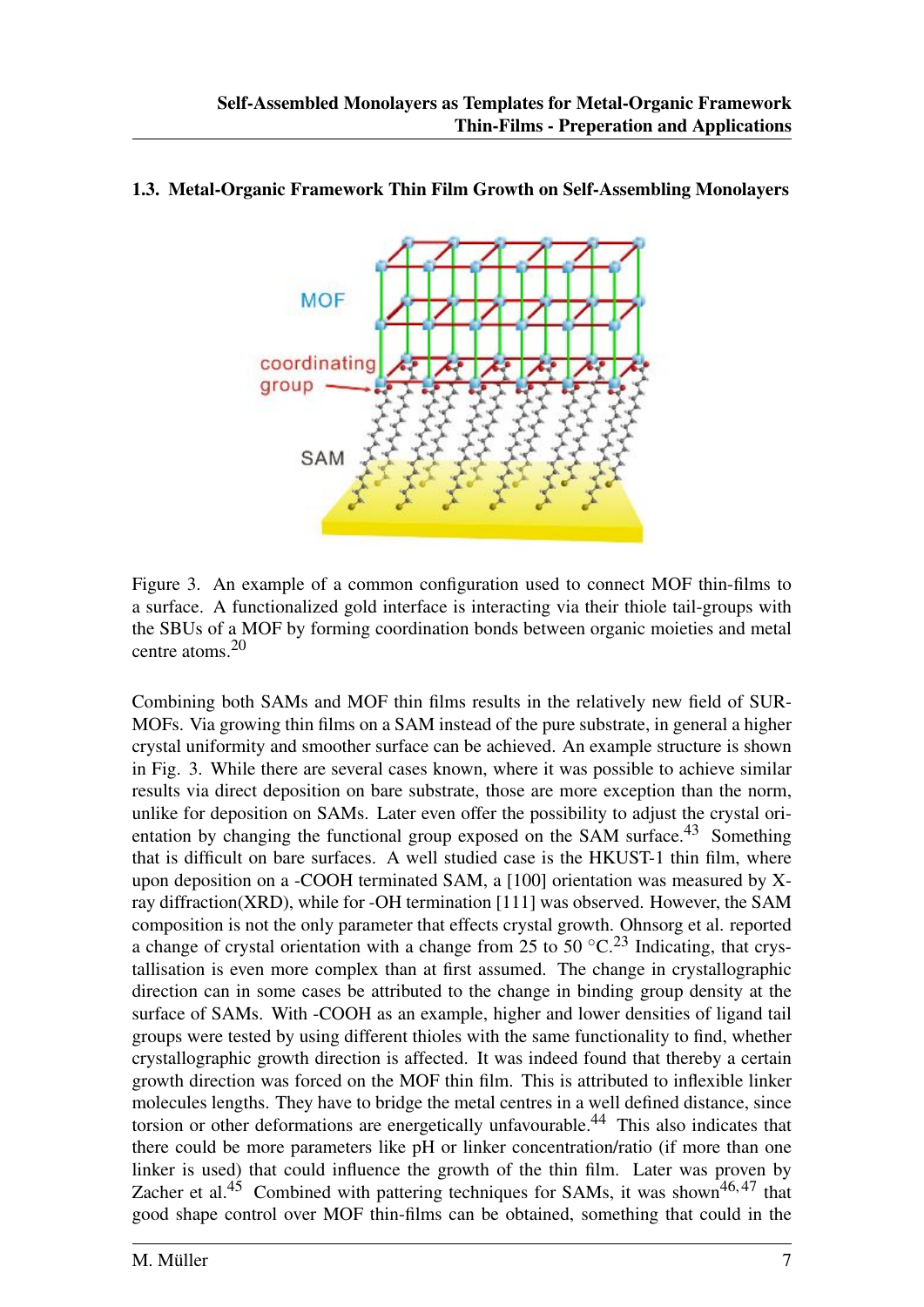future be important for electronic device fabrication. Using unmodified surfaces, such a fine control over shape and properties of MOF thin-films has to the authors knowledge not yet been achieved. While in general, closed films are achieved by standard deposition techniques, it is important to note that crystal growth often does not follow the Frankvan der Merwe model, i.e. layer by layer growth, until a thickness that depends on the individual MOF is achieved. Instead, a Volmer-Weber growth is observed, where until a "critical thickness" is reached, islands grow instead of the expected film.<sup>23</sup> Thereby, often the minimal thickness of a closed SURMOF is limited. Via X-ray diffraction,  $46$  information about morphology and homogeneity can be won from the in-plane and out-of-plane diffraction patterns, as well as an estimate of film thickness via the Scherrer relation. Due to their small thickness of often between 20-50 nm, a synchrotron source is generally needed to get sharp diffraction peaks. Ellipsometry, while also often used,  $47,48$  has the limitation, that the refractive index of the bulk MOF must be known for the technique to yield reliable results. For smaller devices Raman spectroscopy is used to prove MOF growth and to identify a specific crystal.<sup>12</sup> The morphology can be found by  $AFM^{49-51}$ or SFM studies. Another technique that is easily applicable, is surface area evaluation via gold coated quartz microbalances, on which the MOF can easily be grown and the uptake of guest molecules be studied via change in resonance frequency of the device.<sup>52</sup>

#### 2. Metal-Organic Framework Thin Film Preparation

Today, there are numerous techniques and subtechniques that are used to grow SUR-MOFs, whether with or without SAM assistance, each exhibiting their own disadvantages and advantages.<sup>19–22, 25, 27, 53</sup> Here, only the most important techniques are explained and characterized. The correct film preparation is of utmost importance, not only for film quality, but also crystal orientation, as there has been reported that both can change upon using different preparations methods.  $43,54$  While this may not always be the case, it is important to note, since this indicates, that it is not safe to assume that the same crystal is obtained via the same starting materials but different preparation methods. The preparation method choice depends on many parameters, such as growth time, preferred crystal quality, crystal orientation, growth temperature and substrate.<sup>20, 23</sup> Often a compromise between growth time and crystal quality has to be made, especially if commercial applications are considered and the growth of a few dozen nanometer must not not take several days of undisturbed rest. Further, while there are several substrates, like  $\rm SiO_2$ , glass, mica, Au,  $Al_2O_3$  or quartz available for SURMOF growth, relatively few have been studied in detail, such that currently for many of those no synthesis methods with enough control over film properties exist.<sup>26</sup> Only Au and SiO<sub>2</sub> have been studied intensely, mainly due to the ease with which SURMOFs can be prepared on their surfaces, when compared to others, due to SAM induced orientational growth. $43$  There, different SAM constituents are, however, of interest, since MOF growth follows a growth similar to epitaxial growth<sup>23</sup> and control over the position of dangling functional groups might lead to an increase of possible crystal directions that can be deposited on the surface and would therefore be interesting for possible applications.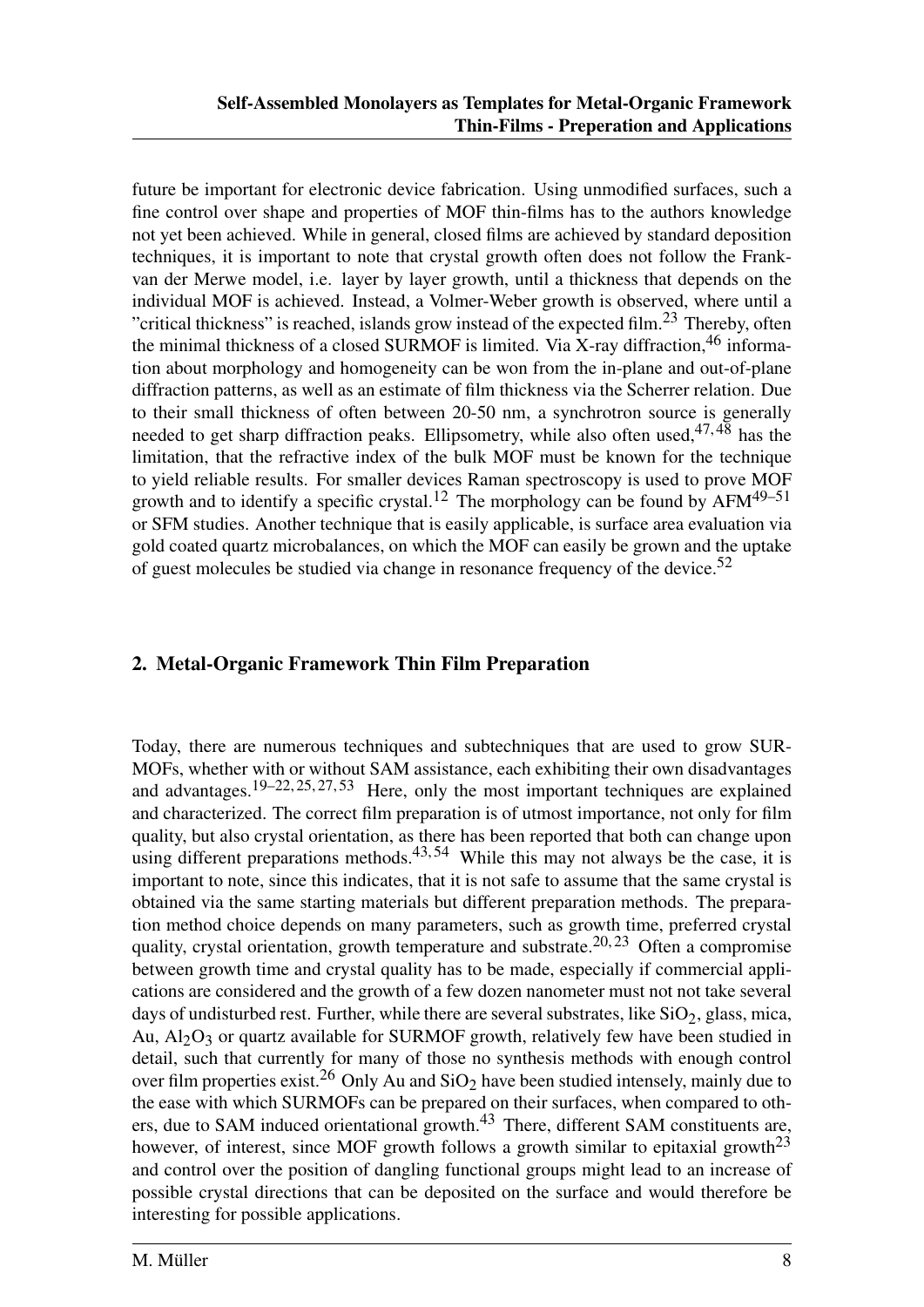#### 2.1. Solvothermal Synthesis



Figure 4. MOF thin films obtained by solvothermal synthesis usually show high density but poor crystal orientation. Image taken via scanning electron microscopy (SEM). Here: MOF-5 on porous  $\alpha$ -alumina, taken at room temperature.(a) Top view of a continuous, intergrown thin film with high surface roughness and random crystal orientation. b) Side view of the same film. Clear differences between thin film and substrate in roughness and orientation are visible.<sup>14</sup>

As shown in fig. 4, films that are formed by this technique are usually intergrown, since crystals are first grown, then deposited; and denser, but less oriented and rougher films are formed, when compared to other growth methods. Sometimes this results in non-closed films for very thin films  $(i50nm)$ . One concern is the problem of connecting growing crystals tightly to the surface. As theorized by Zacher et al., the linkers acid-base character has influence on connectivity to the substrate if no SAM is applied. Acidic surfaces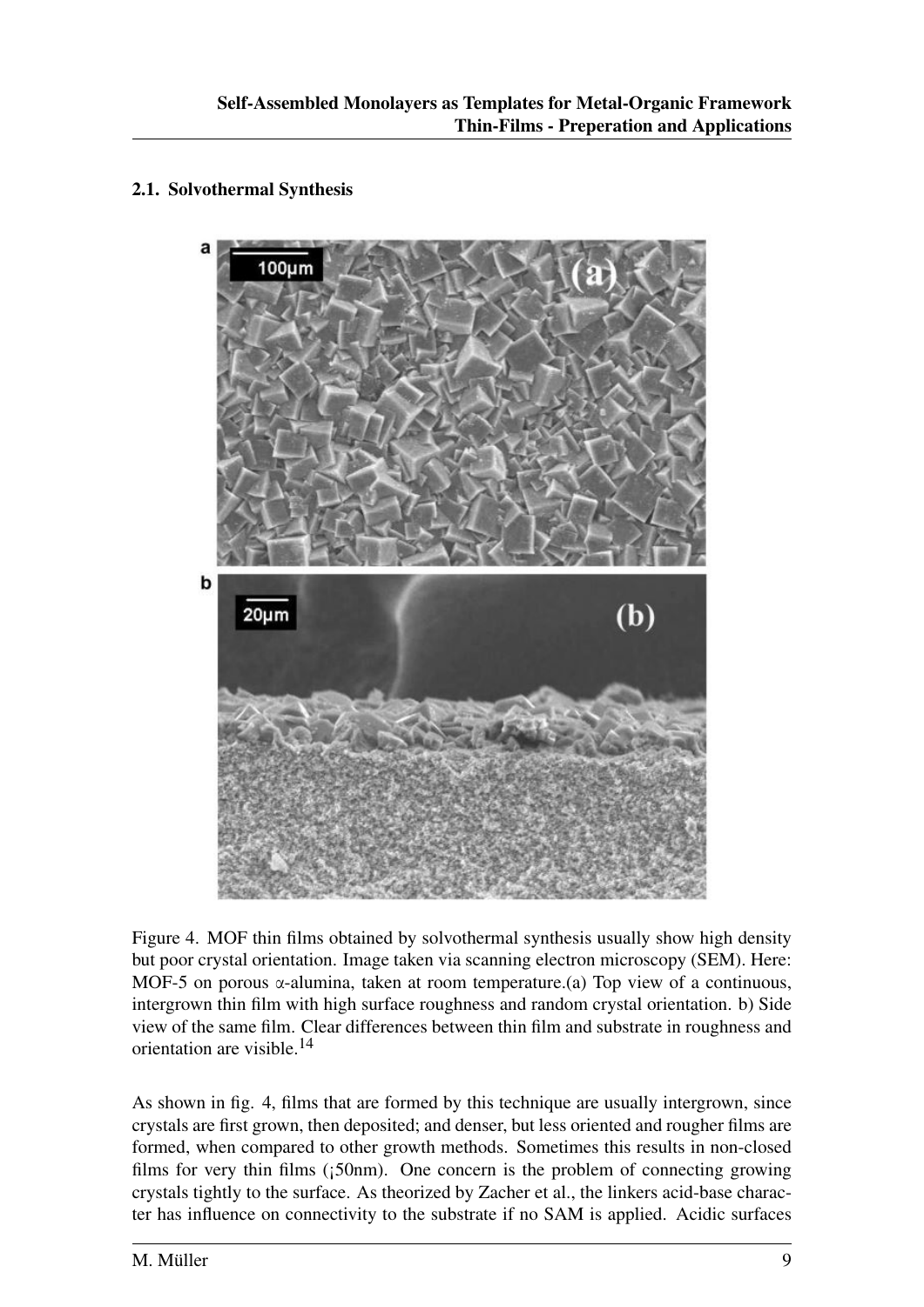hardly interact with acidic linker molecules, while basic linker molecules often show favourable interactions. Thereby substrate nature is important for MOF growth with this method.<sup>55</sup> Solvothermal synthesis is a method often used to produce bulk MOFs in solution for which many growth conditions are known. Research in the last years has tried to transfer this knowledge to MOF thin film technology. Solvothermal synthesis typically is performed by incubation of both organic linker and metal centres dissolved in a solution covering the substrate and includes heating of the substrate above 100◦C in often harsh reaction environments.<sup>14</sup> As such, gold that is coated with alkanethioles are often not viable for growth of a thin film on a surface, since high temperatures lead to dissociation of the linked SAM. Instead silica substrates covered by alkylsiloxanes or bare alumina surfaces are often used in this technique. Film thickness is controlled by incubation time. Sometimes growth is aided by microwave induced nucleation of MOF nanocrystals.<sup>56</sup> Even crystal orientation is achieved in some, but not all, cases.<sup>55, 57</sup>

#### 2.2. Crystallization from Aged Mother Solution



Figure 5. Growth of MOF-5 thin film on differently functionalized alumina surfaces, indicated in the image. In all cases where thin films were be produced, high surfaces roughness is evident, showing that with crystallization from aged mother solution, high density but poor crystallinity films can be obtained.<sup>58</sup>

In contrast to the common preparation technique for bulk MOFs, this technique allows for processing at room temperature.<sup>59</sup> Thereby, it is possible to use a SAM on a solid state support as substrate. Here, the first step consists of MOF nucleation under solvothermal conditions in e.g. ethanol, resulting in the mother solution used later. During this step, that takes several days, the solution stays separated from the SAM. After nucleation, where exact synthesis time depends on the MOF that is to be synthesized, the mother solution is added to the SAM for several hours. Consequently, the precipitating MOF crystals selectively bind to the SAM, since a certain direction of the crystal shows preferred binding.<sup>43</sup> Ultimately, the SAM controls the crystallographic direction of the MOF, yet does not yield a smooth thin film surface, due to the grain sizes that constitute the smallest, binding MOF building blocks (see fig. 5). A growth on  $-CH_3$  functionalized SAM tail groups results in a less ordered MOF, probably originating from hydrophobic interactions as only anchoring interaction, while  $-CF_3$  prevents binding entirely. Later functionalization's property is often used for patterning. The observed growth happens under such mild conditions, that it was possible to view the growth via AFM.

A very similar method is the gel layer growth of MOF thin films. The thin-films are in principle grown via the same technique, but instead of a liquid, a polymer gel is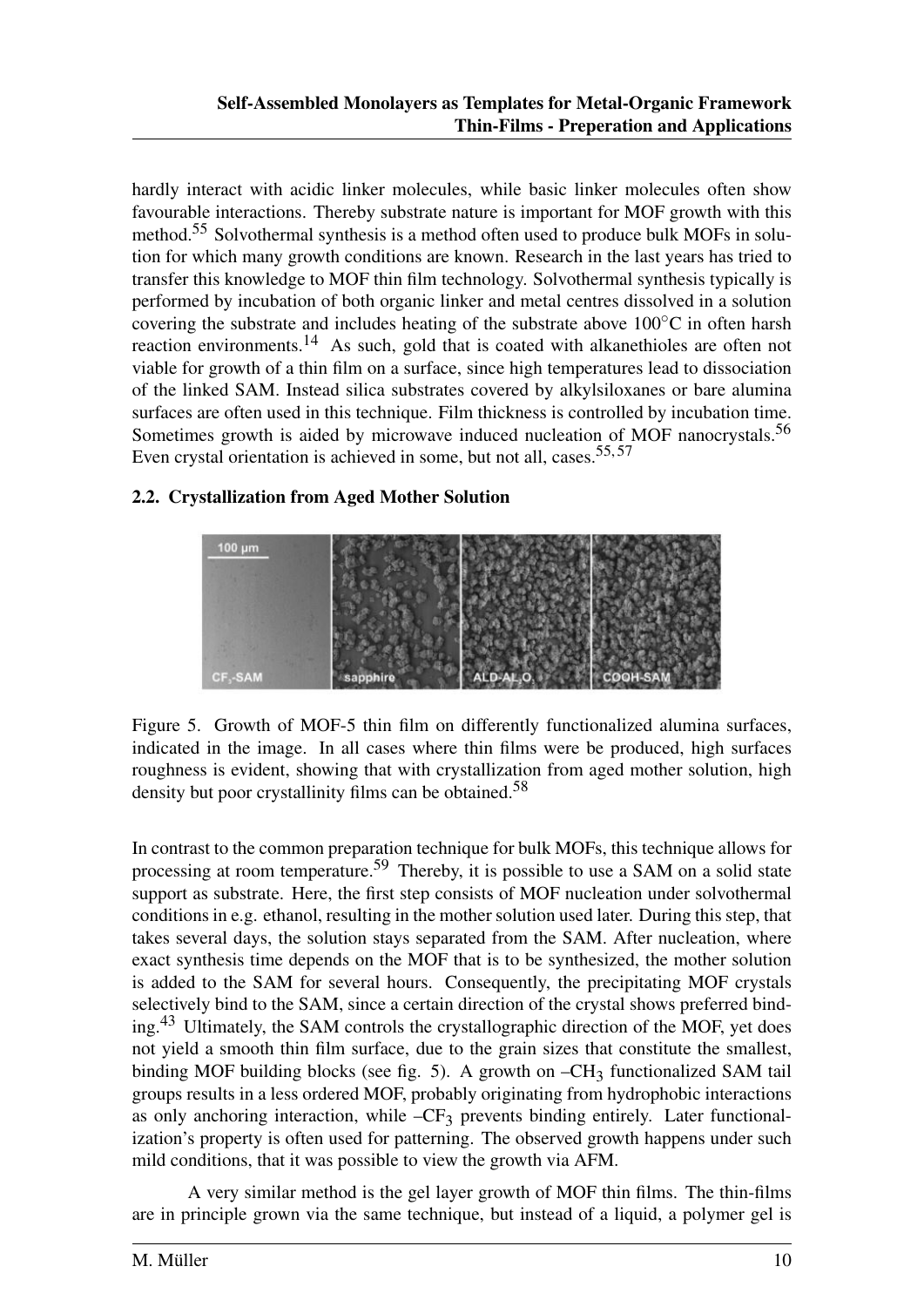situated above the SAM, acting as mother solution. Via this technique, a higher concentration of nucleated MOFs is present near the phase boundary, which can result in a different orientational growth than in liquid mother solution. In a study performed with HKUST-1, the obtained crystal orientation showed [111] growth independent of the underlying SAM, a property that other growth methods did not exhibit.<sup>54</sup>

#### 2.3. Solvent Evaporation Induced Crystallization



Figure 6. MOF layer formation via solvent evaporation and applied by spin coating. After drying, a layer of relatively low density and poor crystal quality is obtained. Spin coating on a patterned substrate yields thin films only on previously templated areas, if these can be wetted by the mother solution.<sup>60</sup>

With this method, a solution of metal ions and linker units are in a solution where the solvent molecules bind strong enough to metal ions to prevent aggregation, but weak enough to be removed by evaporation.<sup>61</sup> Once the solvent is evaporated or removed by spin coating (see fig. 6), the MOF thin film forms, but unexpectedly always takes the same crystal orientation when building a HKUST-1 thin film on SAMs, no matter which surface functionalization is present.<sup>60</sup> Surprisingly, the same [111] orientation was found as with gel layer growth. Whether, this similarity is reproducible for other MOF thin film types has not been studied yet. With this technique, patterned deposition is easily achieved allowing for easy position control, yet it yields poor crystal quality. When using this growth method and patterning is intended, it is important to take wettability of the surface with utilized solvents and present surface modification into account. In a study by Carbonell for example, it was found that DMSO solvent was unable to pattern structures on -COOH and -OH terminated thiole SAMs due to complete covering of the surface, while –CH<sub>3</sub> and  $-CF_3$  termintaed thioles were able to maintain their applied drop form, and developed after drying into a crystal with well defined boundaries. Thus a surface with low wettability is needed for this method.<sup>62</sup> Another problem is the huge variety of shapes, individual crystals produced via this technique can take. This may lead to problems during device manufacture and poor bonding. An advantage is the possibility to screen a multitude of MOF solutions with different characteristics like pH and concentration to find an optimum for crystallization and desired MOF properties.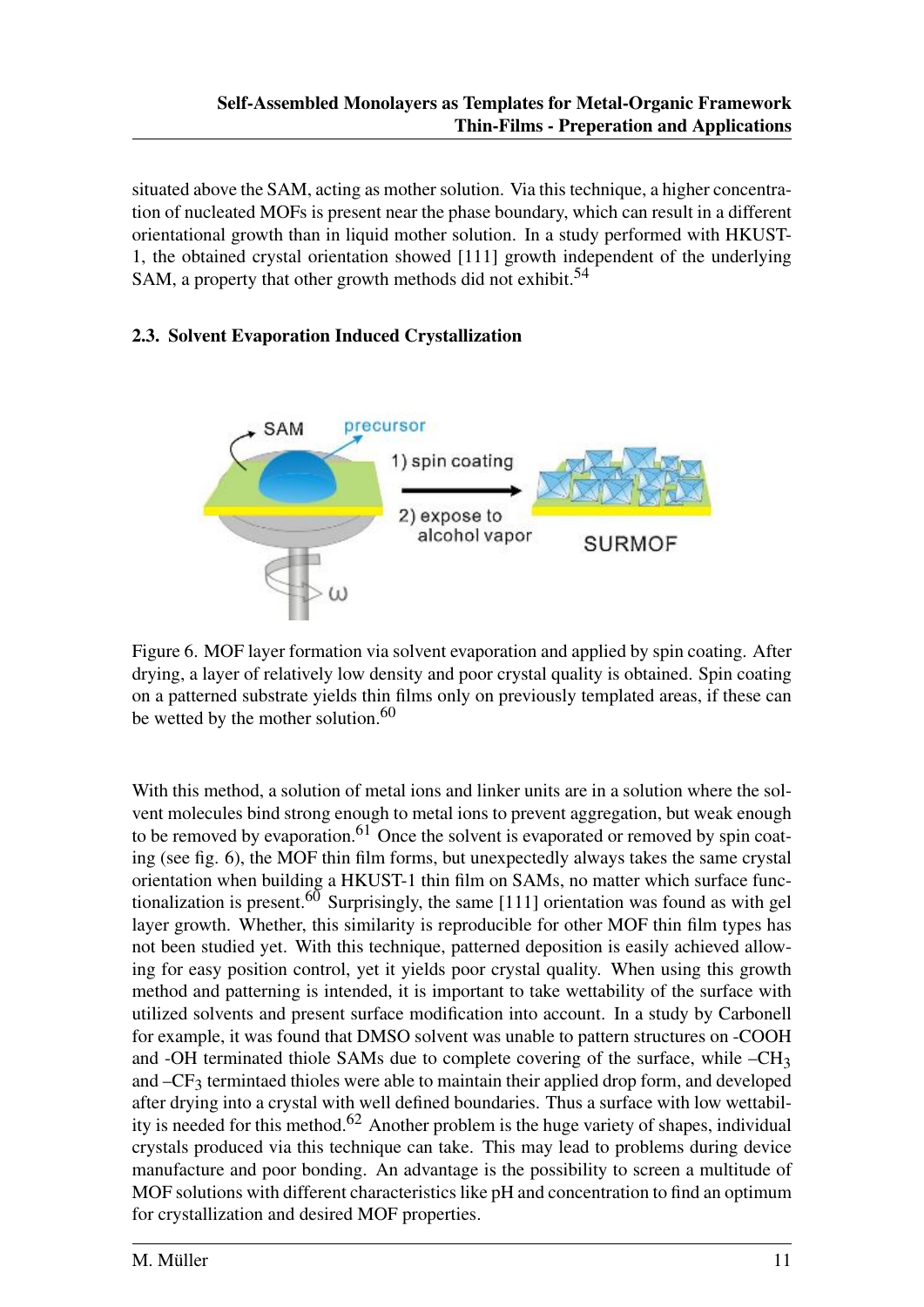

#### 2.4. Layer-by-Layer (LbL) Deposition

Figure 7. Example process of Layer-by-Layer deposition of  $[Cu_2(\text{ndc})_2(\text{dabc})]$ . Since layers are added step by step, high crystallinity and well defined orientation are achieved. a) Two step cycle, where linking molecules are added as mixture, resulting in the (001) orientation. b) Three step cycle, dividing different linking molecule addition steps. A (100) orientation of the crystal is produced.<sup>20</sup> c) Influence of different SAM tail group in this process on crystal orientation as detected by XRD.<sup>45</sup>

Layer-by-Layer deposition, despite intuitively thinking otherwise, achieves the formation of non-closed films only after several deposition cycles have occurred.<sup>23</sup> A deposition cycle consists of exposure of the interface to the metal ions or SBU, washing, exposure to the organic linkers in solution and washing.<sup>63</sup> For a scheme, see Fig. 7. While this does separate the growth phase from nucleation, it does not prevent the nucleation of MOF units after the initial washing step since there is no closed layer formed after just one deposition cycle and surface-ligand interaction is in principle weaker than ligand-ligand interaction. Only after several cycles does the SURMOF close above the surface. Due to the separation of nucleation and growth, this technique may be used at room temperature and thereby with surface functionalization by SAMs. However, while a very smooth surface and precise orientation are achievable by this method, one main disadvantage becomes quickly apparent.<sup>64</sup> A very slow growth of the thin film results from the cyclic growth, which can take up to several days for a hundred nanometer thin film. Furthermore, it has been reported by Nijem et al., that loss of orientation may onset after a limited number of cycles. For HKUST-1, 60 cycles were reported as the amount of repetitions it took to lose SAM-induced orientation.<sup>65</sup> Instead, a [200] orientation started to dominate irrespective of the underlying SAM the film was grown on. The number of cycles probably depends on several parameters such as MOF, concentration and temperature; but those influences have yet to be tested. Therefore, while this growth characteristic may not be shown by all MOFs, for HKUST-1 not only the minimum but also maximum thickness of a closed, highly oriented SURMOF is limited.

Since this technique is very time intensive, a similar method was developed to reduce the amount of time needed to form the SURMOF. For a film that would otherwise take 72h to grow, only 30min are needed. The Spray assisted LBL method uses the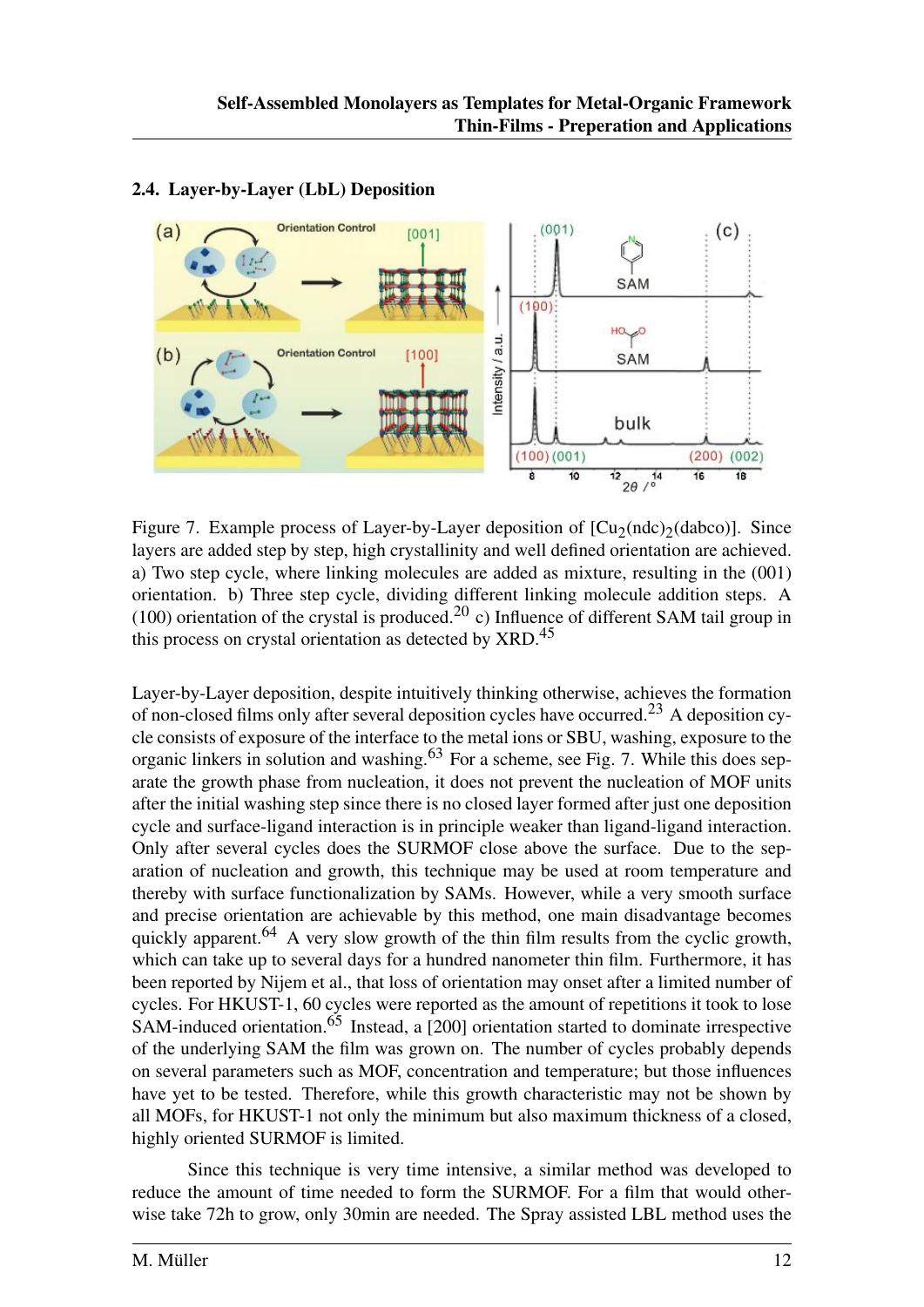same principle, but instead of immersing the surface into solution, the building block containing solutions are sprayed in fine droplets onto the surface, while following the same cycle scheme shown in figure 7, also including intermediate rinsing.<sup>46</sup> The finely distributed solvent evaporates and leaves the MOF thin-film with an additional layer. Why this method works so much faster, is not known, but films prepared by this method are of slightly less high quality than the original technique, yet still exhibit preferred orientational growth and closed layers.<sup>20</sup>

# Molecular building units Top view of CoTCPP-py-Cu 2D array CoTCPP, 1  $pv.2$ 2D array formation by Langmuir-Blodgett method Rinse and immerse and deposition onto the substrate CuCl<sub>2</sub>.2H<sub>2</sub>O, 3 aqueous solution Substrate Layer-by-layer growth

#### 2.5. Langmuir–Blodgett LbL Deposition

Figure 8. Principle of Langmuir-Blodgett LbL deposition of a Co-Porphyrine with pyridine on silicon. A MOF monolayer forms at the air-liquid interface and is transferred to the substrate. Each applied layer is bound by non-covalent interactions to connecting layers. Here shown with NAFS-1 as model system.<sup>66</sup>

This deposition technique works analogously to the normal Langmuir-Blodgett method for amphiphilic molecules. Layer by layer, is transferred from a liquid-air interface to the substrate which does not necessarily need an attached SAM to produce highly oriented thin films(see fig. 8).<sup>67</sup> The technique was developed by Makiura et al. for use on silicon and can also be used on quartz. $68$ <sup>1</sup>It is performed with extensive, combined linker-ion complexes in deposition cycles, depositing one layer per circle and providing films of a quality similar to those prepared by spray assisted LBL deposition. The individual layers are held together by weak non-covalent interactions. One major limitation is the small variety of MOF thin films that can be accessed by this technique, since the requirement to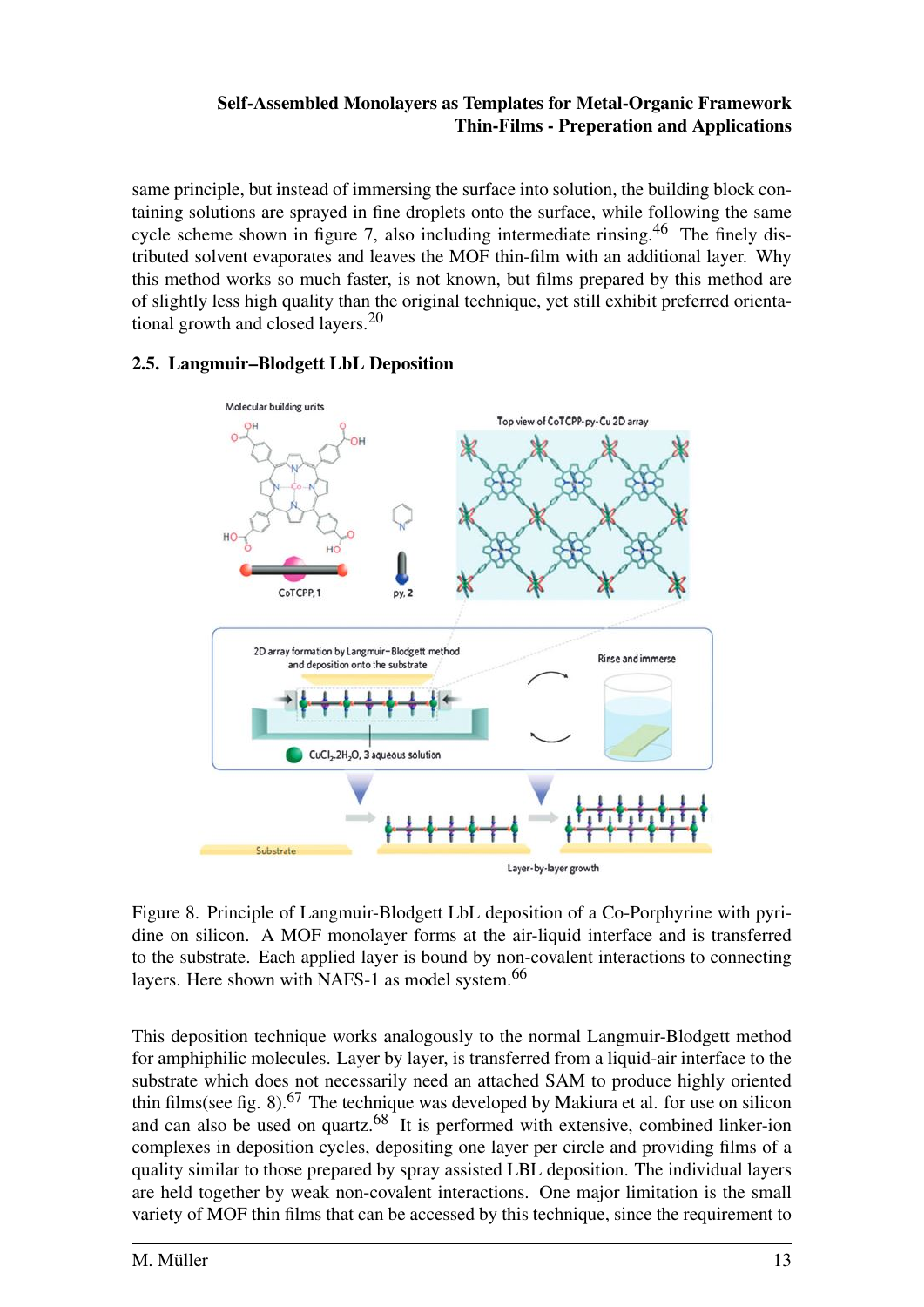build amphiphilic structures at the air-liquid boundary is rarely fulfilled by MOF monolayers. Furthermore, harsh environments that are often used in solvothermal synthesis of MOFs, cannot be applied in this method.<sup>26</sup> Thereby limiting the amount of accessible MOF thin films and possible applications with this technique further. As a result, there are only few studies performed on this growth method in literature, despite this methods precise control over crystal direction and morphology.

## 3. Properties and Applications of SAM Grown MOF Thin Films



Figure 9. Gold QCM coated with MOF on SAM. Top left: Au coated with HKUST-1 on SAM. Top right: Au reference sample without any coating. Below: Adsorption and desorption isotherm of water on QCM, derived from change in QCM vibration frequency due to gain in weight. $^{26}$ 

While bulk MOFs promise a wide variety of applications like gas storage<sup>69</sup> or heterogeneous catalysis,<sup>70</sup> due to the highest surface area per weight ratio currently exhibited by any material, $71$  several applications that have become of interest, are better prepared as thin films. Bulk MOFs are insoluble and generally show a multitude of orientations in powder form. A property that would be inadequate for example in gas separation applications, where orientation of pores and a continuous crystal without defects are essential for functionality.<sup>72</sup> SURMOFs might solve those problems, if the right fabrication technique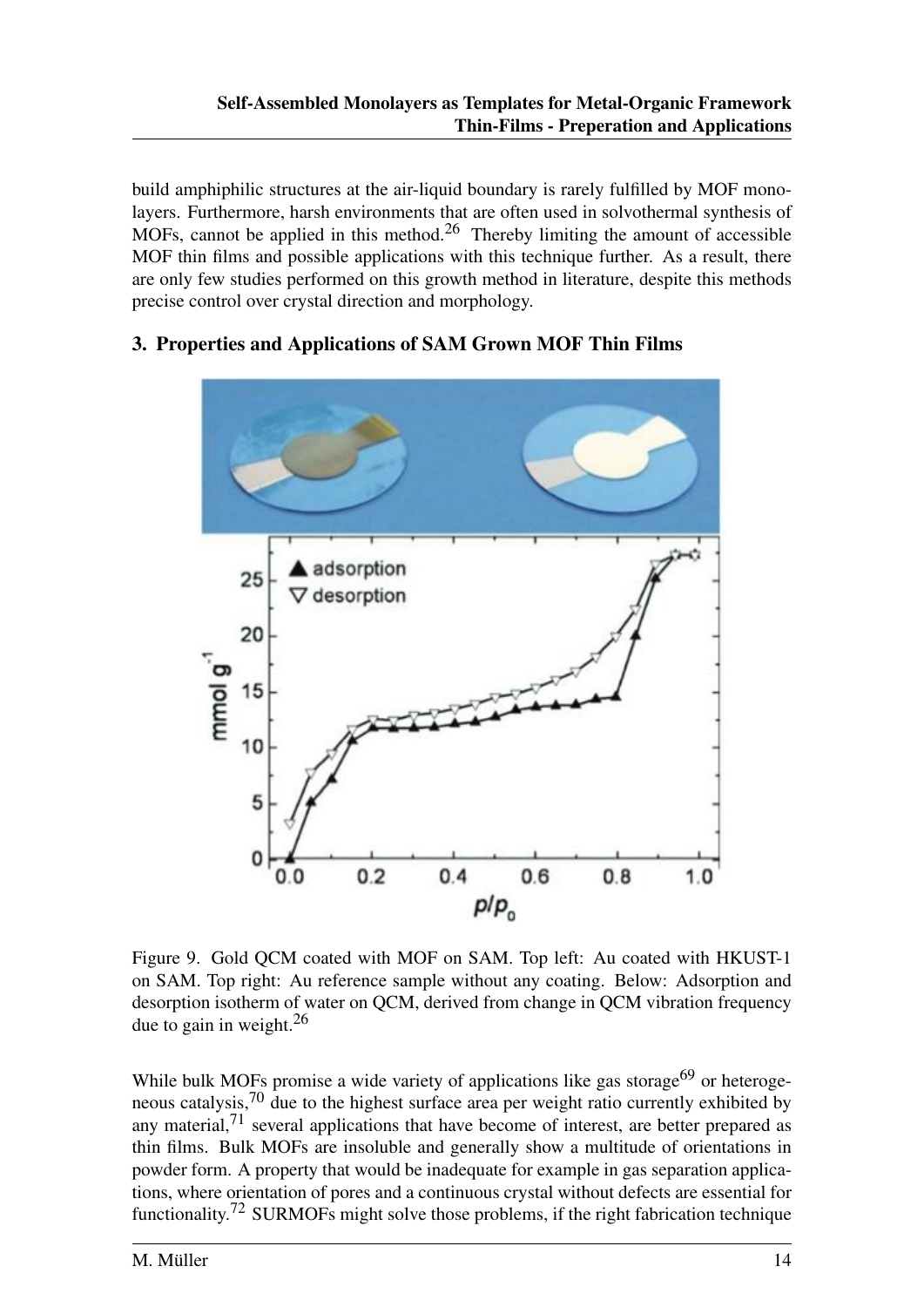is used. Characteristics for all methods treated in this review are described in table 1. MOF thin films often show good morphology and crystal quality which is of interest for gas separation, sensing applications and chromatography, especially when high crystal orientation is present. SAM grown SURMOFs show dense packing and very tight binding to the surface, due to numerous connecting coordination bonds between metal ions and SAM functional groups and would therefore be ideal. Both properties are not easily obtained via after-growth immobilization to the surface which, to the authors knowledge, has not been achieved yet. If SAM grown MOF thin films and SURMOFs grown on bulk material are compared, it is easily seen that later are inferior due to their often random orientation and intergrown lattices and the lack of easily achievable patterning. However, due to the higher amount of possible substrates their use is more flexible and not bound to Au and  $SiO<sub>2</sub>$  interfaces. It is, however, possible to find preparation techniques for directly grown thin films, that yield crystal orientation, if not as well as in SAM grown thin films. When grown on quartz crystal microbalances (QCMs), shown in fig. 9, selective uptake that is influenced by crystal quality and orientation, MOF thin films grown on SAMs are more important for this application and may in the future lead to very precise sensors. The change in resonance frequency upon binding can give information not only about presence, but also amount of ligands on very small weight scales. The ability to modify MOF structures to increase selectivity, makes this an application with a variety of prospects. Currently, only few studies have been carried out and selectivity still poses a problem.<sup>43</sup>

| Method            | Characteristics                 | <b>Substrates</b>          | <b>References</b> |
|-------------------|---------------------------------|----------------------------|-------------------|
| Solvothermal      | No SAM on Au, but $SiO2$ ;      | Dependent<br><sub>on</sub> | 14, 55-57         |
|                   | rarely directional, poor mor-   | organic<br>linker          |                   |
|                   | phology, high density, inter-   | acid/base character        |                   |
|                   | growth, slow                    |                            |                   |
| Mother solution   | directionality possible, rough  | SAM covered sur-           | 43, 58, 59        |
|                   | film, high density, slow        | faces; alumina,            |                   |
| Solvent Evap.     | poor crystal quality, rough     | SAMs on Au and             | 60-62             |
|                   | surface, patterning possible,   | SiO <sub>2</sub>           |                   |
|                   | limited directionality, fast    |                            |                   |
| LbL Deposition    | directional,<br>highly<br>very  | SAMs on Au and             | 20,<br>23,        |
|                   | smooth surface, very slow,      | SiO <sub>2</sub>           | $63 - 65$         |
|                   | patterning possible, direc-     |                            |                   |
|                   | tional film thickness limited   |                            |                   |
| Langmuir-Blodgett | directional, high crystal qual- | Quartz, $SiO2$             | 26, 66-68         |
| LbL               | ity, MOF choice very limited    |                            |                   |

Table 1. A summary of the characteristics of thin film growth methods discussed in this review and where to find them documented.

Another promising application comprises MOF thin films in chromatography. While separation by bulk MOFs in chromatography has already been reported for several organic molecules,  $73, 74$  it would be interesting for gas chromatography to use a capillary with MOF coating instead.<sup>26</sup> In that regard, the working principle was proven by a SAM covered silica capillary on which MOF-5 was grown via layer by layer deposition.<sup>75</sup> Another group later reported even enantiomeric separation by using a similar technique.<sup>76</sup> After 80 cycles, a sufficiently thick layer was achieved and separation was compared to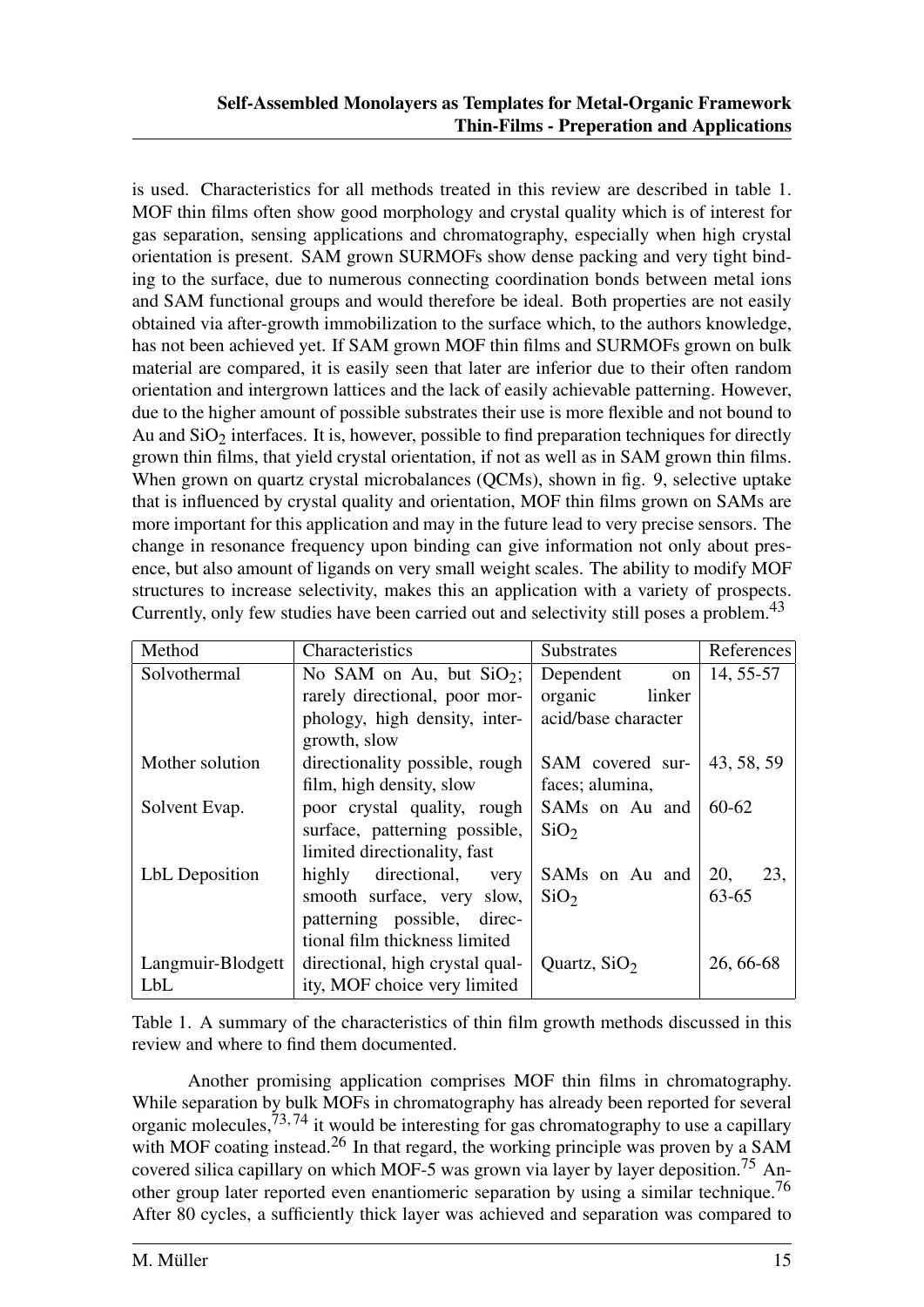

Figure 10. Left: ZIF-90 membrane grown on with APTES modified  $AL_2O_3$  support. a) Top view showing high surface roughness and random crystal orientation. b) Side view of the same sample. Right: Graph showing gas permeation for different gases at 200◦C as a function of kinetic diameter.<sup>77</sup>

a commercial PLOT column used for gas separation. Comparable separation, but on a faster time scale for the MOF column was observed.

Films grown directly on metal oxide show poor permeance but if prepared optimally, exhibit selective gas transport with a reported ratio of 23/1 for  $H_2/N_2$  for ZIF-90 (shown in fig. 10). Thereby, a use as gas separating membrane becomes conceivable.<sup>77</sup> Rather rough surfaces are produced via direct growth on metal oxides, yet seem sufficient for this application. If higher separation factors are reached, this method can be used for gas purification. Molecules with larger diameter than pore size still passed through the membrane, if at a lower rate, due to what is thought to be MOF lattice flexibility. A better filtration could be reached by MOF on MOF structures, that can bind common gas impurities.

## 4. Advances on SAM Grown MOF Thin Films

A main advantage thin film MOFs present over their bulk analog lies in their processability in devices. Using thin films it is possible to form almost completely defect free and connected surfaces, which prevents leakage through e.g. a possible molecular sieve. Meanwhile bulk MOFs would not be able to prevent leakage when pressed into a film due to their numerous orientations and discontinuous grain boundaries. So far, the compromise between crystal quality and growth time results in one of several major factors that prevent MOFs from widespread applications in industry, especially if performed on a large scale.<sup>42</sup> While there are still many fields and much basic research to be performed in order to control and understand MOF properties better, improvement of fabrication techniques are necessary to manufacture thin films that exhibit specific properties, only depending on the thin film and not the preparation method. Where later also often has unwanted influences on film quality. Especially for membrane technologies in gas separation or possible electronic applications, high quality films with high crystalline order and continuity are needed for them to work as intended and for their features not to be dominated by defects. Until now, SAM grown SURMOFs exhibit the overall "best" properties for demanding applications as those mentioned previously. They are, however, restricted in their application, since only gold and silica can be funtionalized with strongly binding SAMs.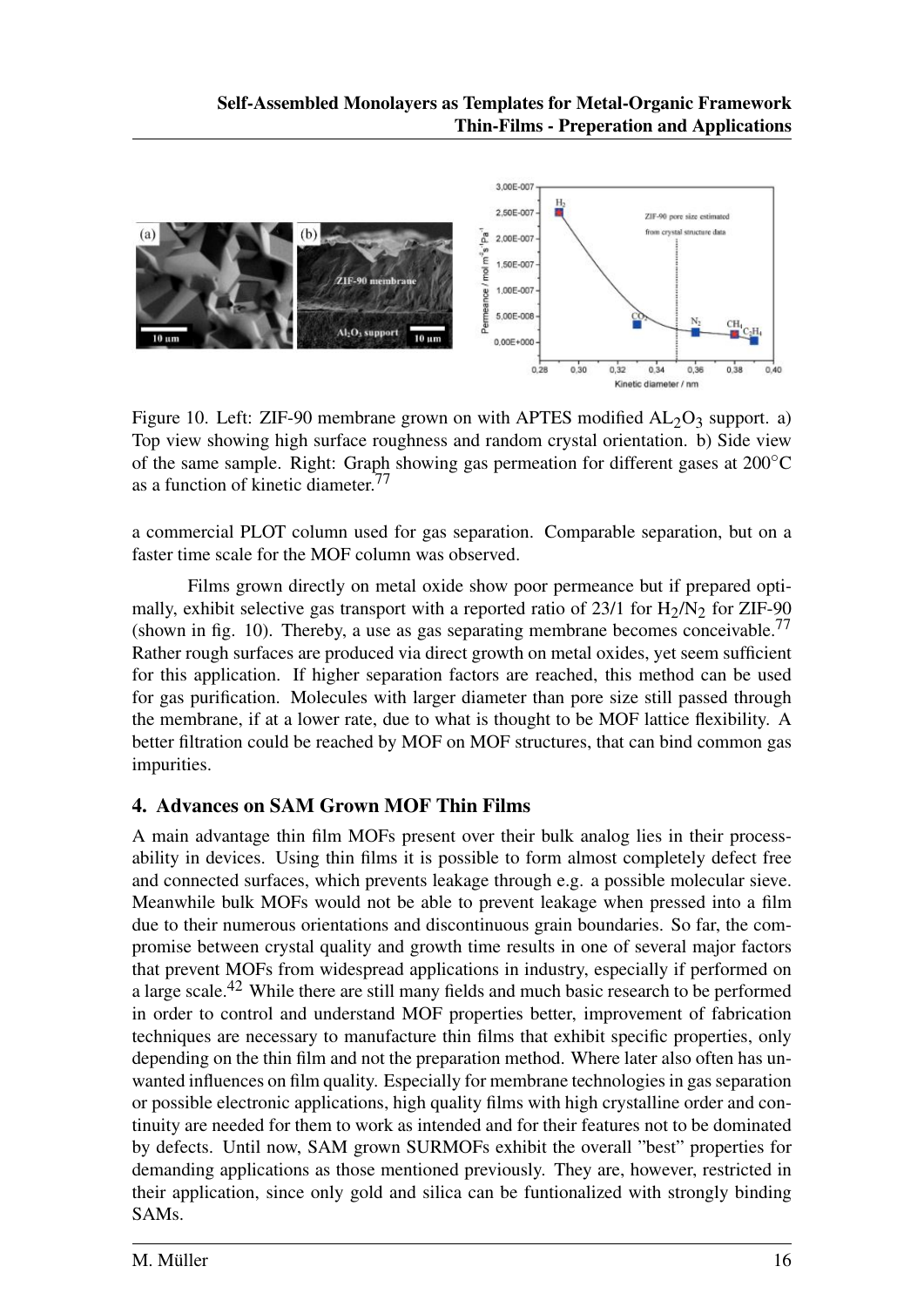While the groundwork is laid and several interesting applications, like MOF beads in chromatography<sup>78</sup> and separation properties of individual MOF types<sup>79,80</sup> on different substrates have recently been investigated, it is needed to transfer what was learned to other substrates to increase the number of potential substrates where highly ordered thin films can be grown on, in a controlled fashion. Only then are several new possible applications, for example in optical<sup>6, 81</sup> or electronic<sup>42</sup> devices, truly accessible. In these fields, a wide variation of substrates are needed and especially in electronics, energy level matching is performed via matching the correct materials. This is not possible with the limited amount of substrates on which thin films can be applied in a fashion, that fulfills the high requirements towards film quality this field poses as well. One recent development was the growth of a MOF on indium tin oxide, a substrate very common in organic-inorganic hybrid electronics which could lead to more interesting applications.<sup>82</sup> Another problem in this field, where MOFs could be used for energy harvesting<sup>83</sup> and as designer materials, exhibiting well controlled conducting<sup>7,84</sup> and magnetic<sup>85</sup> properties, is the current lack of metallic MOFs that research is currently working with.<sup>86–88</sup> Especially changing and modifying linker groups and loading of MOFs with TCNQ have recently shown great promise and indicate more possibilities, should a generalization of the yet unknown<sup>89, 90</sup> transport mechanism be found. In that regard, it is of interest, how SAM templates impede their properties and how directly grown MOF thin films compare in their properties, something that has not been investigated as far as the author knows. Connecting two different substrates with the MOF thin film is as of now still a new field<sup>7</sup> and has not been investigated deeply. The formation of a strong contact with two surfaces is often not possible via deposition of metal with vapor deposition methods due to MOF porosity and thermal instability of the material. A possible solution might be growth on both surfaces towards a meeting point in between both surfaces, since LbL growth indicates a Volmer-Weber growth mechanism that would lead to good connectivity. This poses, however, again difficult, with possibly different growth directions observed on both substrates.

In most articles, only case studies on already well known MOFs, like HKUST-1 or MOF-5 were performed. Currently, there is seemingly a lack of generalized understanding in the field of how different parameter influence thin film properties. While it is for example known, that a change of temperature in LbL deposition of HKUST-1 changes the preferred crystallographic orientation,<sup>23</sup> it is not known how this comes to be, for which other MOFs the same or similar processes may influence the growth and for which not at all or at different temperature. The same is true for pH influences, if certain linker molecules or mixture compositions of several linkers are used. It is a major interest to unify theories behind those influences in order to control MOF formation of thin films better and to further the knowledge still needed for a wide variety of applications MOF thin films promise. The same holds true for different aging effects that may appear with time and influence the performance of devices. Changes in flexibility, oxidation, film quality and others are likely to appear with time and will undoubtedly change device behavior. Recently, a study examining the effect of aging on chromatographic performance for MOF- $5^{75}$  has been conducted and is one of the first of presumably many that will investigate long term behaviour and performance of MOFs that are of interest for example in catalysis, where a catalyst needs to show high performance for many catalysis cycles. Connectivity to the sample via a SAM might also be one of several points of interest, that could be effected by time. Long term connectivity has to be granted in many cases, since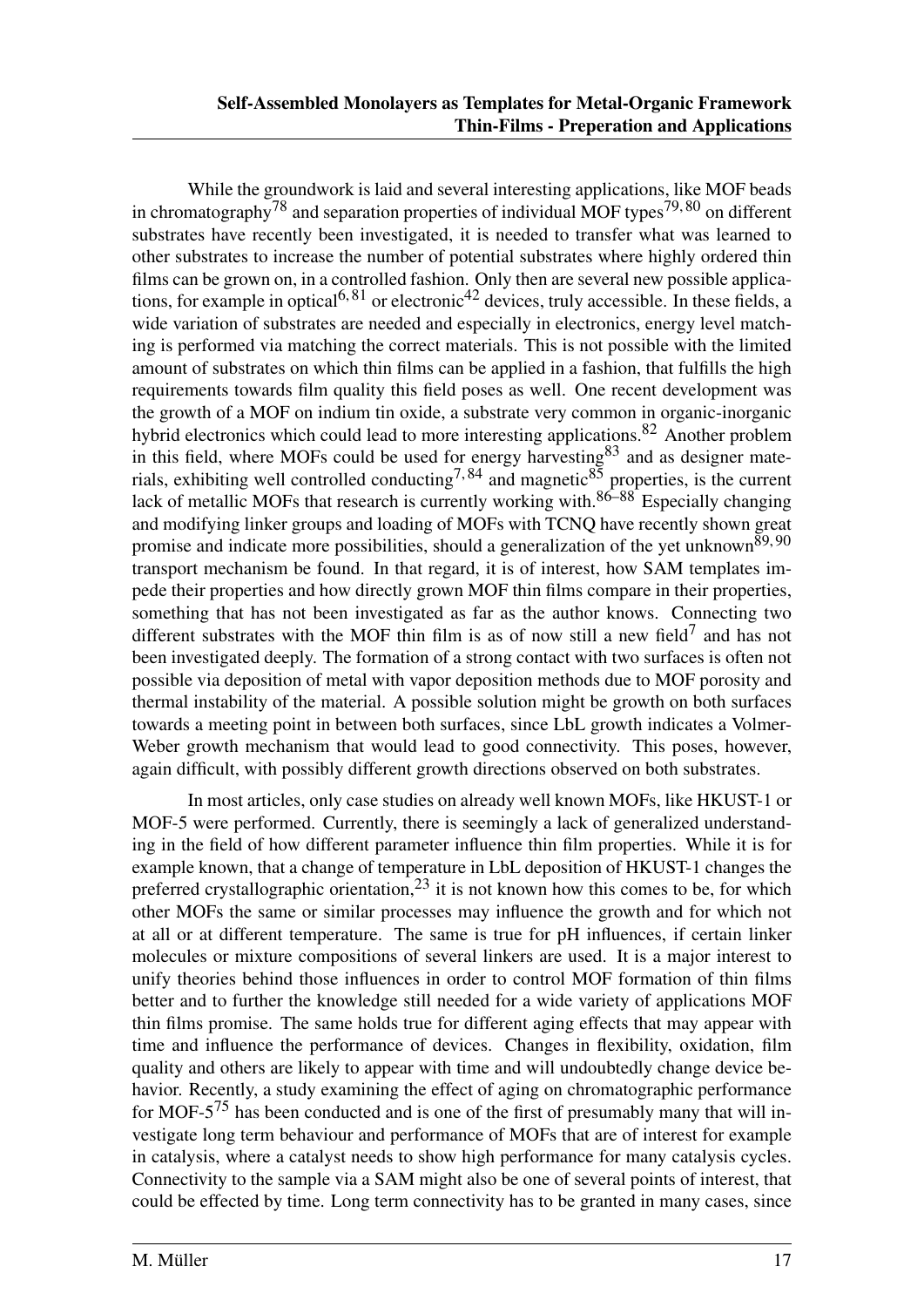flaking of MOF thin films may not only impact device performance negatively, but also be detrimental for the environment, since interactions of these often reactive materials with biological systems are not well studied yet.

## 5. Conclusion

Self-assembled monolayers are an often used template to grow MOF thin-films on gold or silica, yielding so far, a control over orientation and surface smoothness that is hard to achieve using other substrates. This is done by applying layer-by-layer deposition techniques that come at the prize of long preparation times. While growth methods can also influence the layer properties greatly, today there are a variety of techniques to choose from. Consequently, it is possible to manufacture thin films with preferred properties on these substrates. Yet, ultimately, the applications that are achievable using only those two substrates are limited and for the technology to make it's way into industry, further substrates have to be investigated in detail. Growth properties of MOFs on SAMs yield useful information about nucleation and film growth, that likely can be transferred to other solid state supports as well as bulk preparation methods. The understanding of direct growth on surfaces in the last years has consequently made strides into the direction of achieving similar control over film properties as SAM grown films. While MOF thin-films are a useful model system and may have several future applications, industry tends to minimize production and time cost and therefore it is probable that alternative substrates have to be found to realize MOF thin-films potential. While MOF thin films are closely connected to bulk MOFs and thereby yield valuable information about their properties, they exceed their potential in certain areas like optical applications, due to the possibility to form very homogeneous, highly oriented and smooth surfaces. So far, only studies of individual and the most common MOF thin films were performed and a closer relation between SURMOFs constituents and their growth properties has not been investigated. A closer look at building units and their effect on crystal nucleation and growth on thin films has not been studied on a large scale, but might provide useful insight to obtain novel thin films with interesting properties due to, for example surface template induced chirality, that have no parallel in bulk MOFs. Until now, sensing applications using QCMs have not accomplished what they aimed for. The recognition of molecules is often unreliable and a roughly correct size with right functional groups are often enough to be "recognized", such that a single molecule cannot be detected accurately. While MOFs are often described as designer materials, they face the same problems as supramolecular chemistry in the regard, that binding pockets cannot be manufactured so precisely that only one molecule is selected for uptake. Unlike proteins, where due to a huge backbone, subatomic resolution is possible, MOFs show limited size resolution due to by atoms quantized size dimensions. Gas chromatography by SAM grown thin films on the other hand has already shown it's viability. Only one of the early studies was discussed in this paper, yet already a commercial device did not show better separation. Different binding affinity and retention due to pore size even make it possible to engineer MOFs to fit individual needs in industry. It is therefore no surprise, that in the last years, this field has become of major interest. Still, the long fabrication time prevents commercialization. Yet, this should pose no problem with the advance of new growth methods. For other applications like optoelectronic devices, still too little is known about MOF thin film properties and at this point in time it is too early to judge viability. As such, MOF thin films pose an interesting research area that has yet to cool down.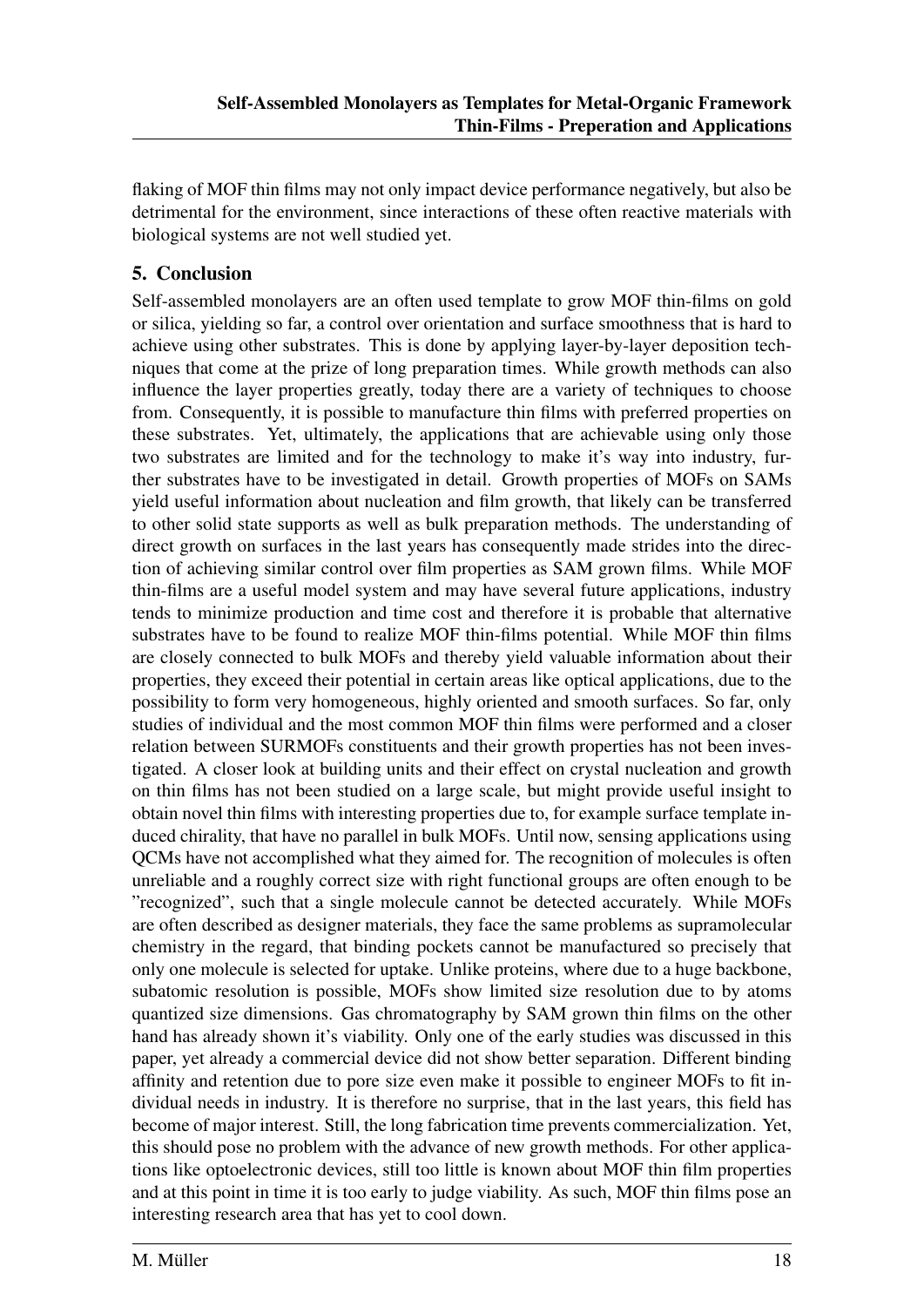#### 6. Acknowledgements

The Author is grateful to Dr. M. Pchenitchnikov, Dr. R. Gengler and Prof. R. Chiechi for their support during and with writing the report, especially later who also functioned as the authors supervisor for this research paper. Numerous fruitful discussions with and feedback from colleagues are also gratefully acknowledged.

#### References

- <sup>1</sup> B. Chen, C. Liang, J. Yang, D. S. Contreras, Y. L. Clancy, E. B. Lobkovsky, O. M. Yaghi, and S. Dai, "A Microporous Metal–Organic Framework for Gas-Chromatographic Separation of Alkanes," *Angewandte Chemie International Edition*, vol. 45, pp. 1390– 1393, Feb. 2006.
- <sup>2</sup> D. Britt, H. Furukawa, B. Wang, T. G. Glover, and O. M. Yaghi, "Highly efficient separation of carbon dioxide by a metal-organic framework replete with open metal sites," *Proceedings of the National Academy of Sciences*, vol. 106, pp. 20637–20640, Dec. 2009.
- $3$  T. Yamada, M. Sadakiyo, and H. Kitagawa, "High Proton Conductivity of One-Dimensional Ferrous Oxalate Dihydrate," *Journal of the American Chemical Society*, vol. 131, pp. 3144–3145, Mar. 2009.
- <sup>4</sup> K. Schlichte, T. Kratzke, and S. Kaskel, "Improved synthesis, thermal stability and catalytic properties of the metal-organic framework compound Cu3(BTC)2," *Microporous and Mesoporous Materials*, vol. 73, pp. 81–88, Aug. 2004.
- <sup>5</sup> M. Eddaoudi, "Systematic Design of Pore Size and Functionality in Isoreticular MOFs and Their Application in Methane Storage," *Science*, vol. 295, pp. 469–472, Jan. 2002.
- $^{6}$  Z.-G. Gu, A. Pfriem, S. Hamsch, H. Breitwieser, J. Wohlgemuth, L. Heinke, H. Gliemann, and C. Woll, "Transparent films of metal-organic frameworks for optical applications," ¨ *Microporous and Mesoporous Materials*, vol. 211, pp. 82–87, July 2015.
- <sup>7</sup> M. D. Allendorf, A. Schwartzberg, V. Stavila, and A. A. Talin, "A Roadmap to Implementing Metal-Organic Frameworks in Electronic Devices: Challenges and Critical Directions," *Chemistry - A European Journal*, vol. 17, pp. 11372–11388, Oct. 2011.
- 8 P. Horcajada, R. Gref, T. Baati, P. K. Allan, G. Maurin, P. Couvreur, G. Férey, R. E. Morris, and C. Serre, "Metal–Organic Frameworks in Biomedicine," *Chemical Reviews*, vol. 112, pp. 1232–1268, Feb. 2012.
- <sup>9</sup> R. J. Kuppler, D. J. Timmons, Q.-R. Fang, J.-R. Li, T. A. Makal, M. D. Young, D. Yuan, D. Zhao, W. Zhuang, and H.-C. Zhou, "Potential applications of metal-organic frameworks," *Coordination Chemistry Reviews*, vol. 253, pp. 3042–3066, Dec. 2009.
- $10$  L. Ma, C. Abney, and W. Lin, "Enantioselective catalysis with homochiral metal–organic frameworks," *Chemical Society Reviews*, vol. 38, no. 5, p. 1248, 2009.
- <sup>11</sup> S.-H. Huo and X.-P. Yan, "Facile magnetization of metal–organic framework MIL-101 for magnetic solid-phase extraction of polycyclic aromatic hydrocarbons in environmental water samples," *The Analyst*, vol. 137, no. 15, p. 3445, 2012.
- $12$  M. D. Allendorf, R. J. T. Houk, L. Andruszkiewicz, A. A. Talin, J. Pikarsky, A. Choudhury, K. A. Gall, and P. J. Hesketh, "Stress-Induced Chemical Detection Using Flexi-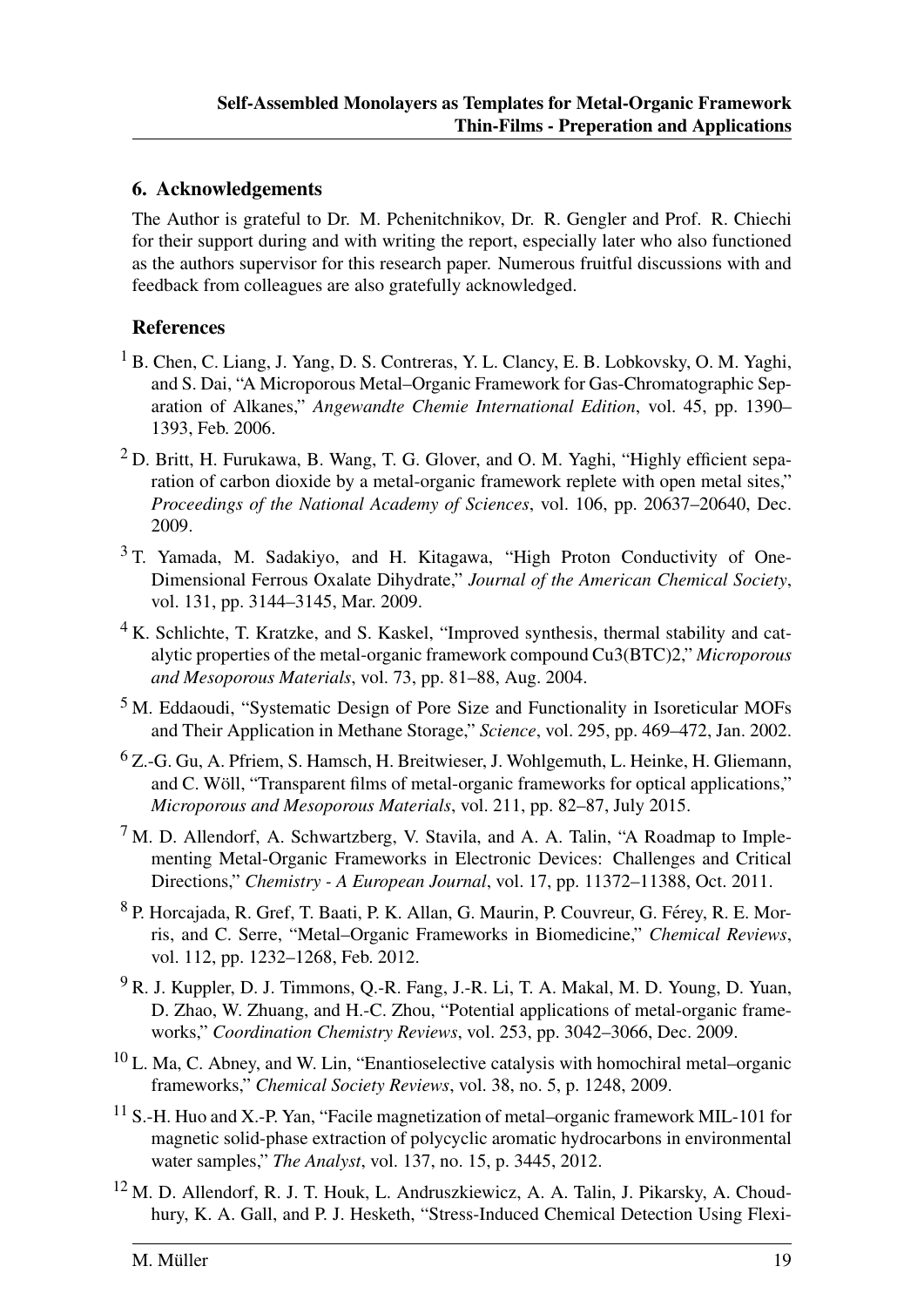ble MetalOrganic Frameworks," *Journal of the American Chemical Society*, vol. 130, pp. 14404–14405, Nov. 2008.

- <sup>13</sup> H. Furukawa, N. Ko, Y. B. Go, N. Aratani, S. B. Choi, E. Choi, A. O. Yazaydin, R. Q. Snurr, M. O'Keeffe, J. Kim, and O. M. Yaghi, "Ultrahigh Porosity in Metal-Organic Frameworks," *Science*, vol. 329, pp. 424–428, July 2010.
- <sup>14</sup> Y. Liu, Z. Ng, E. A. Khan, H.-K. Jeong, C.-b. Ching, and Z. Lai, "Synthesis of continuous MOF-5 membranes on porous -alumina substrates," *Microporous and Mesoporous Materials*, vol. 118, pp. 296–301, Feb. 2009.
- <sup>15</sup> F. LlabresiXamena, A. Corma, and H. Garcia, "Applications for Metal-Organic Frameworks (MOFs) as Quantum Dot Semiconductors," *Journal of Physical Chemistry C*, vol. 111, pp. 80–85, Jan. 2007.
- $16$  D. Y. Lee, D. V. Shinde, S. J. Yoon, K. N. Cho, W. Lee, N. K. Shrestha, and S.-H. Han, "Cu-Based Metal–Organic Frameworks for Photovoltaic Application," *The Journal of Physical Chemistry C*, vol. 118, pp. 16328–16334, July 2014.
- <sup>17</sup> A. A. Talin, A. Centrone, A. C. Ford, M. E. Foster, V. Stavila, P. Haney, R. A. Kinney, V. Szalai, F. El Gabaly, H. P. Yoon, F. Leonard, and M. D. Allendorf, "Tunable Electrical Conductivity in Metal-Organic Framework Thin-Film Devices," *Science*, vol. 343, pp. 66–69, Jan. 2014.
- <sup>18</sup> M. Arnold, P. Kortunov, D. J. Jones, Y. Nedellec, J. Kärger, and J. Caro, "Oriented Crystallisation on Supports and Anisotropic Mass Transport of the Metal-Organic Framework Manganese Formate," *European Journal of Inorganic Chemistry*, vol. 2007, pp. 60–64, Jan. 2007.
- <sup>19</sup> C. Sanchez, P. Belleville, M. Popall, and L. Nicole, "Applications of advanced hybrid organic–inorganic nanomaterials: from laboratory to market," *Chemical Society Reviews*, vol. 40, no. 2, p. 696, 2011.
- $20$  J.-L. Zhuang, A. Terfort, and C. Wöll, "Formation of oriented and patterned films of metal–organic frameworks by liquid phase epitaxy: A review," *Coordination Chemistry Reviews*, vol. 307, pp. 391–424, Jan. 2016.
- $21$  D. Zacher, O. Shekhah, C. Wöll, and R. A. Fischer, "Thin films of metal–organic frameworks," *Chemical Society Reviews*, vol. 38, no. 5, p. 1418, 2009.
- $22$  Y.-S. Li, H. Bux, A. Feldhoff, G.-L. Li, W.-S. Yang, and J. Caro, "Controllable Synthesis of Metal-Organic Frameworks: From MOF Nanorods to Oriented MOF Membranes," *Advanced Materials*, vol. 22, pp. 3322–3326, Aug. 2010.
- <sup>23</sup> M. L. Ohnsorg, C. K. Beaudoin, and M. E. Anderson, "Fundamentals of MOF Thin Film Growth via Liquid-Phase Epitaxy: Investigating the Initiation of Deposition and the Influence of Temperature," *Langmuir*, vol. 31, pp. 6114–6121, June 2015.
- $24$  E. Delamarche, B. Michel, H. A. Biebuyck, and C. Gerber, "Golden interfaces: The surface of self-assembled monolayers," *Advanced Materials*, vol. 8, pp. 719–&, Sept. 1996. WOS:A1996VG73800002.
- $25$  D. Bradshaw, A. Garai, and J. Huo, "Metal–organic framework growth at functional interfaces: thin films and composites for diverse applications," *Chem. Soc. Rev.*, vol. 41, no. 6, pp. 2344–2381, 2012.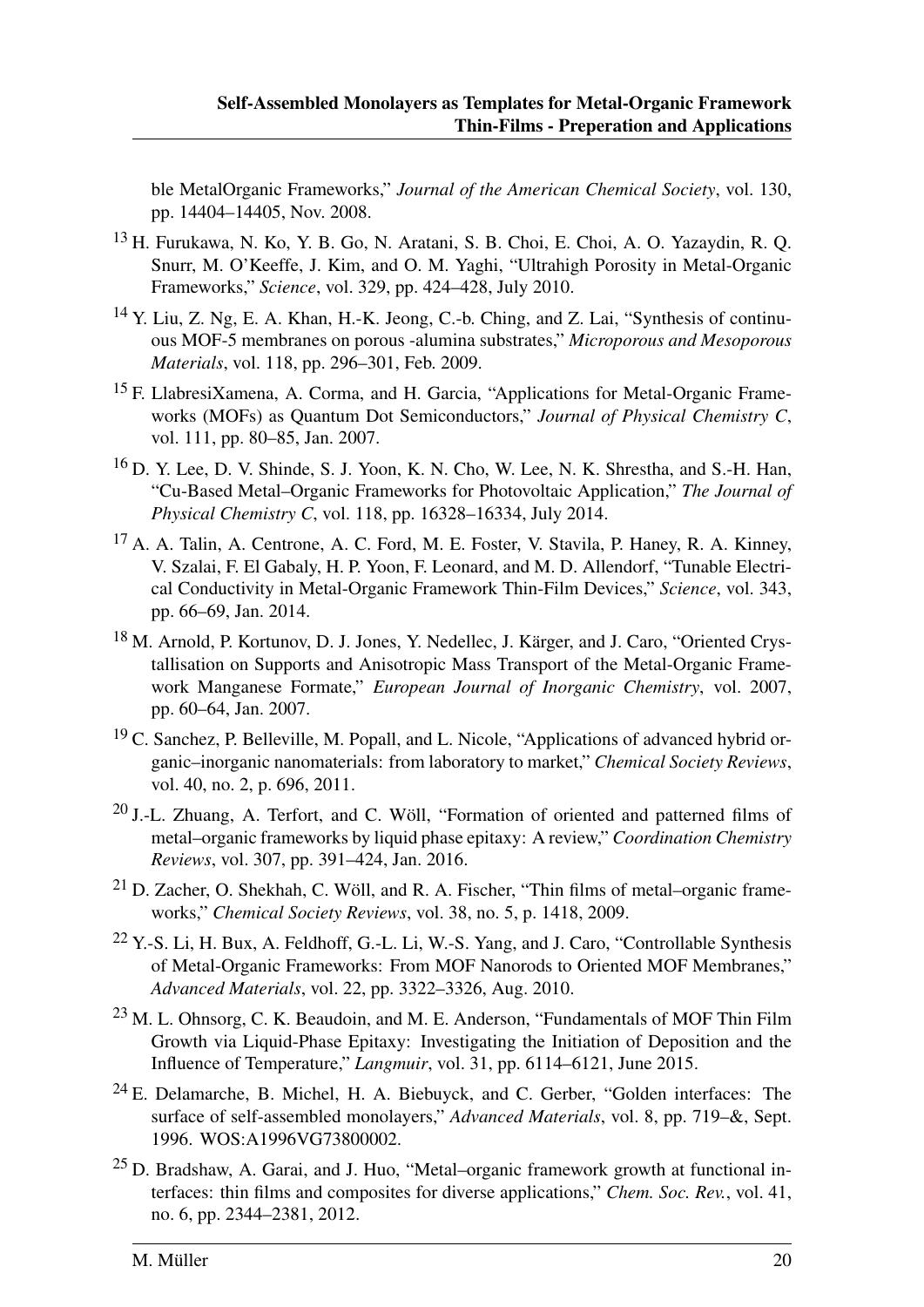- <sup>26</sup> A. Bétard and R. A. Fischer, "Metal–Organic Framework Thin Films: From Fundamentals to Applications.," *Chemical Reviews*, vol. 112, pp. 1055–1083, Feb. 2012.
- <sup>27</sup> P. Falcaro, R. Ricco, C. M. Doherty, K. Liang, A. J. Hill, and M. J. Styles, "MOF positioning technology and device fabrication," *Chem. Soc. Rev.*, vol. 43, pp. 5513–5560, May 2014.
- <sup>28</sup> H. Furukawa, K. E. Cordova, M. O'Keeffe, and O. M. Yaghi, "The Chemistry and Applications of Metal-Organic Frameworks," *Science*, vol. 341, pp. 1230444–1230444, Aug. 2013.
- <sup>29</sup> O. M. Yaghi, H. Li, M. Eddaoudi, and M. O'Keeffe, "Design and synthesis of an exceptionally stable and highly porous metal- organic framework," *Nature*, vol. 402, pp. 276– 279, Nov. 1999.
- $30$  C. Scherb, A. Schödel, and T. Bein, "Directing the Structure of Metal–Organic Frameworks by Oriented Surface Growth on an Organic Monolayer," *Angewandte Chemie International Edition*, vol. 47, pp. 5777–5779, July 2008.
- <sup>31</sup> F. Schreiber, "Structure and growth of self-assembling monolayers," *Progress in Surface Science*, vol. 65, pp. 151–257, Nov. 2000.
- <sup>32</sup> A. Kumar, N. Abbott, E. Kim, H. Biebuyck, and G. Whitesides, "Patterned Self-Assembled Monolayers and Mesoscale Phenomena," *Accounts of Chemical Research*, vol. 28, pp. 219–226, May 1995. WOS:A1995QZ06300003.
- <sup>33</sup> A. Ulman, "Formation and structure of self-assembled monolayers," *Chemical Reviews*, vol. 96, pp. 1533–1554, June 1996. WOS:A1996UU36100017.
- <sup>34</sup> J. A. A. W. Elemans, S. Lei, and S. De Feyter, "Molecular and Supramolecular Networks on Surfaces: From Two-Dimensional Crystal Engineering to Reactivity," *Angewandte Chemie-International Edition*, vol. 48, no. 40, pp. 7298–7332, 2009. WOS:000270436700004.
- <sup>35</sup> G. M. Rangger, L. Romaner, G. Heimel, and E. Zojer, "Understanding the properties of interfaces between organic self-assembled monolayers and noble metals—a theoretical perspective," *Surface and Interface Analysis*, vol. 40, pp. 371–378, Mar. 2008.
- <sup>36</sup> G. M. Whitesides, J. K. Kriebel, and J. C. Love, "Molecular engineering of surfaces using self-assembled monolayers," *Science Progress*, vol. 88, no. Pt 1, pp. 17–48, 2005.
- <sup>37</sup> D. K. Schwartz, "Mechanisms and kinetics of self-assembled monolayer formation," *Annual Review of Physical Chemistry*, vol. 52, pp. 107–137, 2001. WOS:000169246500007.
- <sup>38</sup> T. P. Sullivan and W. T. S. Huck, "Reactions on monolayers: Organic synthesis in two dimensions," *European Journal of Organic Chemistry*, pp. 17–29, Jan. 2003. WOS:000180178100003.
- $39$  A. Bashir, D. Käfer, J. Müller, C. Wöll, A. Terfort, and G. Witte, "Selenium as a Key Element for Highly Ordered Aromatic SelfAssembled Monolayers," *Angewandte Chemie International Edition*, vol. 47, pp. 5250–5252, June 2008.
- <sup>40</sup> J. N. Hohman, J. C. Thomas, Y. Zhao, H. Auluck, M. Kim, W. Vijselaar, S. Kommeren, A. Terfort, and P. S. Weiss, "Exchange Reactions between Alkanethiolates and Alkane-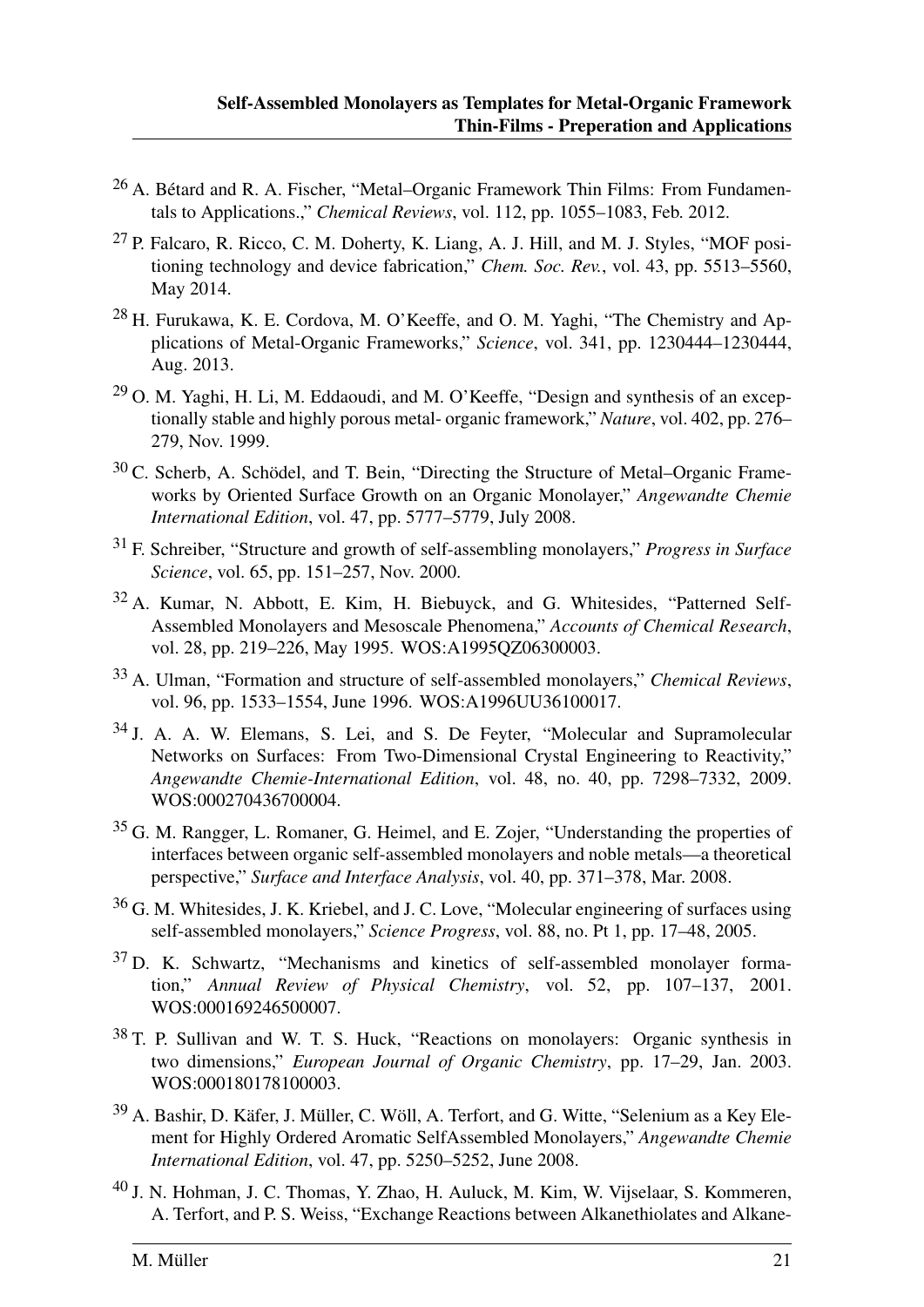selenols on Au{111}," *Journal of the American Chemical Society*, vol. 136, pp. 8110– 8121, June 2014.

- <sup>41</sup> R. K. Smith, P. A. Lewis, and P. S. Weiss, "Patterning self-assembled monolayers," *Progress in Surface Science*, vol. 75, pp. 1–68, June 2004.
- <sup>42</sup> V. Stavila, A. A. Talin, and M. D. Allendorf, "MOF-based electronic and opto-electronic devices," *Chem. Soc. Rev.*, vol. 43, pp. 5994–6010, May 2014.
- <sup>43</sup> E. Biemmi, C. Scherb, and T. Bein, "Oriented Growth of the Metal Organic Framework Cu 3 (BTC)  $_2$  (H  $_2$  O)  $_3 \cdot x$  H  $_2$  O Tunable with Functionalized Self-Assembled Monolayers," *Journal of the American Chemical Society*, vol. 129, pp. 8054–8055, July 2007.
- <sup>44</sup> J. Liu, O. Shekhah, X. Stammer, H. K. Arslan, B. Liu, B. Schüpbach, A. Terfort, and C. Wöll, "Deposition of Metal-Organic Frameworks by Liquid-Phase Epitaxy: The Influence of Substrate Functional Group Density on Film Orientation," *Materials*, vol. 5, pp. 1581–1592, Sept. 2012.
- <sup>45</sup> D. Zacher, K. Yusenko, A. Bétard, S. Henke, M. Molon, T. Ladnorg, O. Shekhah, B. Schüpbach, T. delosArcos, M. Krasnopolski, M. Meilikhov, J. Winter, A. Terfort, C. Woll, and R. A. Fischer, "Liquid-Phase Epitaxy of Multicomponent Layer-Based ¨ Porous Coordination Polymer Thin Films of [M(L)(P)0.5] Type: Importance of Deposition Sequence on the Oriented Growth," *Chemistry - A European Journal*, vol. 17, pp. 1448–1455, Feb. 2011.
- $46$  H. K. Arslan, O. Shekhah, J. Wohlgemuth, M. Franzreb, R. A. Fischer, and C. Wöll, "High-Throughput Fabrication of Uniform and Homogenous MOF Coatings," *Advanced Functional Materials*, vol. 21, pp. 4228–4231, Nov. 2011.
- <sup>47</sup> J.-L. Zhuang, K. Lommel, D. Ceglarek, I. Andrusenko, U. Kolb, S. Maracke, U. Sazama, M. Fröba, and A. Terfort, "Synthesis of a New Copper-Azobenzene Dicarboxylate Framework in the Form of Hierarchical Bulk Solids and Thin Films without and with Patterning," *Chemistry of Materials*, vol. 23, pp. 5366–5374, Dec. 2011.
- <sup>48</sup> E. Redel, Z. Wang, S. Walheim, J. Liu, H. Gliemann, and C. Wöll, "On the dielectric and optical properties of surface-anchored metal-organic frameworks: A study on epitaxially grown thin films," *Applied Physics Letters*, vol. 103, no. 9, p. 091903, 2013.
- <sup>49</sup> P. Y. Moh, P. Cubillas, M. W. Anderson, and M. P. Attfield, "Revelation of the Molecular Assembly of the Nanoporous Metal Organic Framework ZIF-8," *Journal of the American Chemical Society*, vol. 133, pp. 13304–13307, Aug. 2011.
- $50$  M. Shöâeè, J. R. Agger, M. W. Anderson, and M. P. Attfield, "Crystal form, defects and growth of the metal organic framework HKUST-1 revealed by atomic force microscopy," *CrystEngComm*, vol. 10, no. 6, p. 646, 2008.
- <sup>51</sup> M. Shoaee, M. Anderson, and M. Attfield, "Crystal Growth of the Nanoporous Metal-Organic Framework HKUST-1 Revealed by In Situ Atomic Force Microscopy," *Angewandte Chemie International Edition*, vol. 47, pp. 8525–8528, Oct. 2008.
- <sup>52</sup> G. Sauerbrey, "Verwendung von Schwingquarzen zur Wgung dnner Schichten und zur Mikrowgung," *Zeitschrift fr Physik*, vol. 155, pp. 206–222, Apr. 1959.
- <sup>53</sup> S. Qiu, M. Xue, and G. Zhu, "Metal–organic framework membranes: from synthesis to separation application," *Chem. Soc. Rev.*, vol. 43, pp. 6116–6140, June 2014.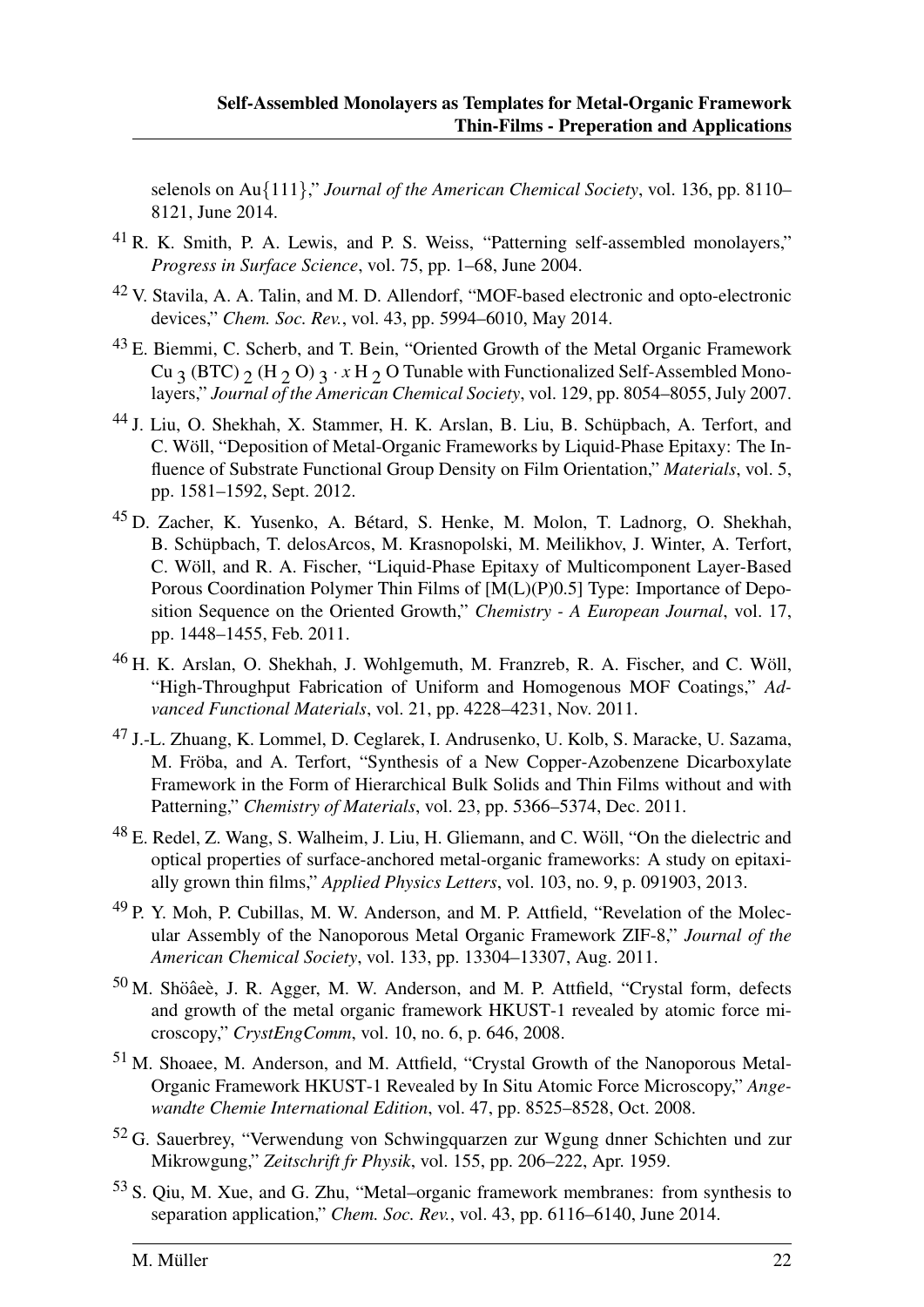- <sup>54</sup> A. Schoedel, C. Scherb, and T. Bein, "Oriented Nanoscale Films of Metal-Organic Frameworks By Room-Temperature Gel-Layer Synthesis," *Angewandte Chemie International Edition*, vol. 49, pp. 7225–7228, Aug. 2010.
- $55$  D. Zacher, A. Baunemann, S. Hermes, and R. A. Fischer, "Deposition of microcrystalline [Cu3(btc)2] and [Zn2(bdc)2(dabco)] at alumina and silica surfaces modified with patterned self assembled organic monolayers: evidence of surface selective and oriented growth," *Journal of Materials Chemistry*, vol. 17, no. 27, p. 2785, 2007.
- <sup>56</sup> Y. Yoo and H.-K. Jeong, "Rapid fabrication of metal organic framework thin films using microwave-induced thermal deposition," *Chemical Communications*, no. 21, p. 2441, 2008.
- <sup>57</sup> A. Huang, H. Bux, F. Steinbach, and J. Caro, "Molecular-Sieve Membrane with Hydrogen Permselectivity: ZIF-22 in LTA Topology Prepared with 3-Aminopropyltriethoxysilane as Covalent Linker," *Angewandte Chemie International Edition*, vol. 49, pp. 4958–4961, June 2010.
- <sup>58</sup> S. Hermes, "Selective Growth and MOCVD Loading of Small Single Crystals of MOF-5 at Alumina and Silica Surfaces Modified with Organic Self-Assembled Monolayers," *Chem. Mater.*, vol. 19, no. 9, pp. 2163–2173, 2007.
- <sup>59</sup> S. Hermes, F. Schroder, R. Chelmowski, C. Woll, and R. A. Fischer, "Selective nucleation and growth of metal-organic open framework thin films on patterned COOH/CF3 terminated self-assembled monolayers on Au(111)," *Journal of the American Chemical Society*, vol. 127, pp. 13744–13745, Oct. 2005. WOS:000232413300001.
- <sup>60</sup> J.-L. Zhuang, D. Ceglarek, S. Pethuraj, and A. Terfort, "Rapid Room-Temperature Synthesis of Metal-Organic Framework HKUST-1 Crystals in Bulk and as Oriented and Patterned Thin Films," *Advanced Functional Materials*, vol. 21, pp. 1442–1447, Apr. 2011.
- <sup>61</sup> R. Ameloot, E. Gobechiya, H. Uji-i, J. A. Martens, J. Hofkens, L. Alaerts, B. F. Sels, and D. E. De Vos, "Direct Patterning of Oriented Metal-Organic Framework Crystals via Control over Crystallization Kinetics in Clear Precursor Solutions," *Advanced Materials*, vol. 22, pp. 2685–2688, Mar. 2010.
- <sup>62</sup> C. Carbonell, I. Imaz, and D. Maspoch, "Single-Crystal MetalOrganic Framework Arrays," *Journal of the American Chemical Society*, vol. 133, pp. 2144–2147, Feb. 2011.
- $63$  O. Shekhah, H. Wang, T. Strunskus, P. Cyganik, D. Zacher, R. Fischer, and C. Wöll, "Layer-by-Layer Growth of Oriented Metal Organic Polymers on a Functionalized Organic Surface," *Langmuir*, vol. 23, pp. 7440–7442, July 2007.
- <sup>64</sup> A. S. Münch, M. S. Lohse, S. Hausdorf, G. Schreiber, D. Zacher, R. A. Fischer, and F. O. Mertens, "Room temperature preparation method for thin MOF-5 films on metal and fused silica surfaces using the controlled SBU approach," *Microporous and Mesoporous Materials*, vol. 159, pp. 132–138, Sept. 2012.
- $65$  N. Nijem, K. Fürsich, S. T. Kelly, C. Swain, S. R. Leone, and M. K. Gilles, "HKUST-1" Thin Film Layer-by-Layer Liquid Phase Epitaxial Growth: Film Properties and Stability Dependence on Layer Number," *Crystal Growth & Design*, vol. 15, pp. 2948–2957, June 2015.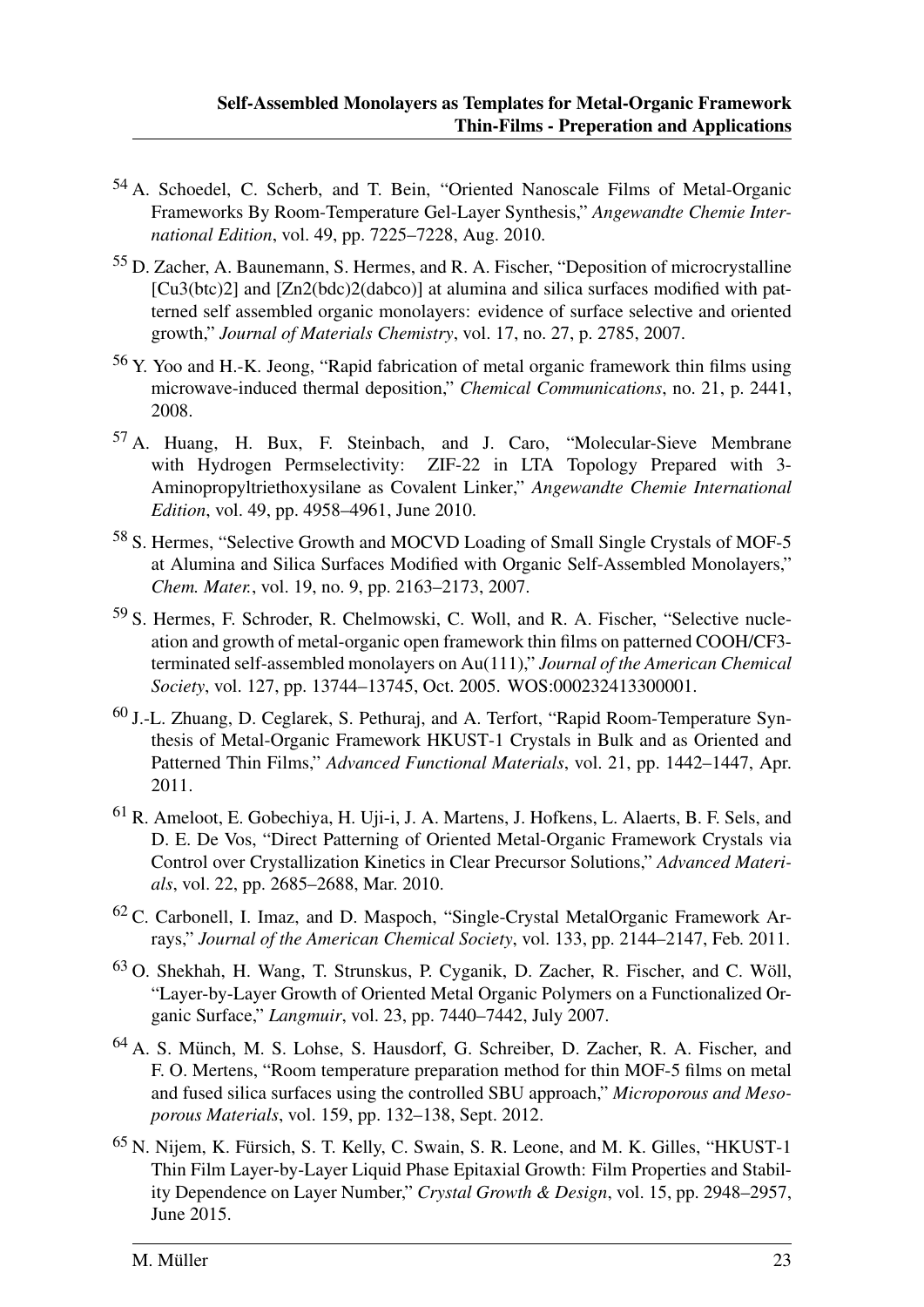- <sup>66</sup> R. Makiura, S. Motoyama, Y. Umemura, H. Yamanaka, O. Sakata, and H. Kitagawa, "Surface nano-architecture of a metal–organic framework," *Nature Materials*, vol. 9, pp. 565–571, July 2010.
- <sup>67</sup> R. Makiura and H. Kitagawa, "Porous Porphyrin Nanoarchitectures on Surfaces," *European Journal of Inorganic Chemistry*, vol. 2010, pp. 3715–3724, Aug. 2010.
- <sup>68</sup> S. Motoyama, R. Makiura, O. Sakata, and H. Kitagawa, "Highly Crystalline Nanofilm by Layering of Porphyrin MetalOrganic Framework Sheets," *Journal of the American Chemical Society*, vol. 133, pp. 5640–5643, Apr. 2011.
- <sup>69</sup> K. Sumida, D. L. Rogow, J. A. Mason, T. M. McDonald, E. D. Bloch, Z. R. Herm, T.- H. Bae, and J. R. Long, "Carbon Dioxide Capture in Metal–Organic Frameworks," *Chemical Reviews*, vol. 112, pp. 724–781, Feb. 2012.
- <sup>70</sup> M. Yoon, R. Srirambalaji, and K. Kim, "Homochiral Metal–Organic Frameworks for Asymmetric Heterogeneous Catalysis," *Chemical Reviews*, vol. 112, pp. 1196–1231, Feb. 2012.
- <sup>71</sup> H. Furukawa, K. E. Cordova, M. O'Keeffe, and O. M. Yaghi, "The Chemistry and Applications of Metal-Organic Frameworks," *Science*, vol. 341, pp. 1230444–1230444, Aug. 2013.
- <sup>72</sup> R. Ranjan and M. Tsapatsis, "Microporous Metal Organic Framework Membrane on Porous Support Using the Seeded Growth Method," *Chemistry of Materials*, vol. 21, pp. 4920–4924, Oct. 2009.
- <sup>73</sup> Z.-Y. Gu, C.-X. Yang, N. Chang, and X.-P. Yan, "Metal–Organic Frameworks for Analytical Chemistry: From Sample Collection to Chromatographic Separation," *Accounts of Chemical Research*, vol. 45, pp. 734–745, May 2012.
- <sup>74</sup> Z.-Y. Gu and X.-P. Yan, "Metal-Organic Framework MIL-101 for High-Resolution Gas-Chromatographic Separation of Xylene Isomers and Ethylbenzene," *Angewandte Chemie International Edition*, vol. 49, pp. 1477–1480, Feb. 2010.
- $^{75}$  A. S. Münch, J. Seidel, A. Obst, E. Weber, and F. O. R. L. Mertens, "High-Separation" Performance of Chromatographic Capillaries Coated with MOF-5 by the Controlled SBU Approach," *Chemistry - A European Journal*, vol. 17, pp. 10958–10964, Sept. 2011.
- <sup>76</sup> Z.-X. Fei, M. Zhang, S.-M. Xie, and L.-M. Yuan, "Capillary electrochromatographic fast enantioseparation based on a chiral metal-organic framework: CE and CEC," *ELEC-TROPHORESIS*, vol. 35, pp. 3541–3548, Dec. 2014.
- <sup>77</sup> A. Huang, W. Dou, and J. Caro, "Steam-Stable Zeolitic Imidazolate Framework ZIF-90 Membrane with Hydrogen Selectivity through Covalent Functionalization," *Journal of the American Chemical Society*, vol. 132, pp. 15562–15564, Nov. 2010.
- <sup>78</sup> M. Srivastava, P. K. Roy, and A. Ramanan, "Hydrolytically stable ZIF-8@PDMS core–shell microspheres for gas–solid chromatographic separation," *RSC Adv.*, vol. 6, no. 16, pp. 13426–13432, 2016.
- $79$  W. Qin, M. E. Silvestre, G. Brenner-Weiss, Z. Wang, S. Schmitt, J. Hübner, and M. Franzreb, "Insights into the separation performance of MOFs by high-performance